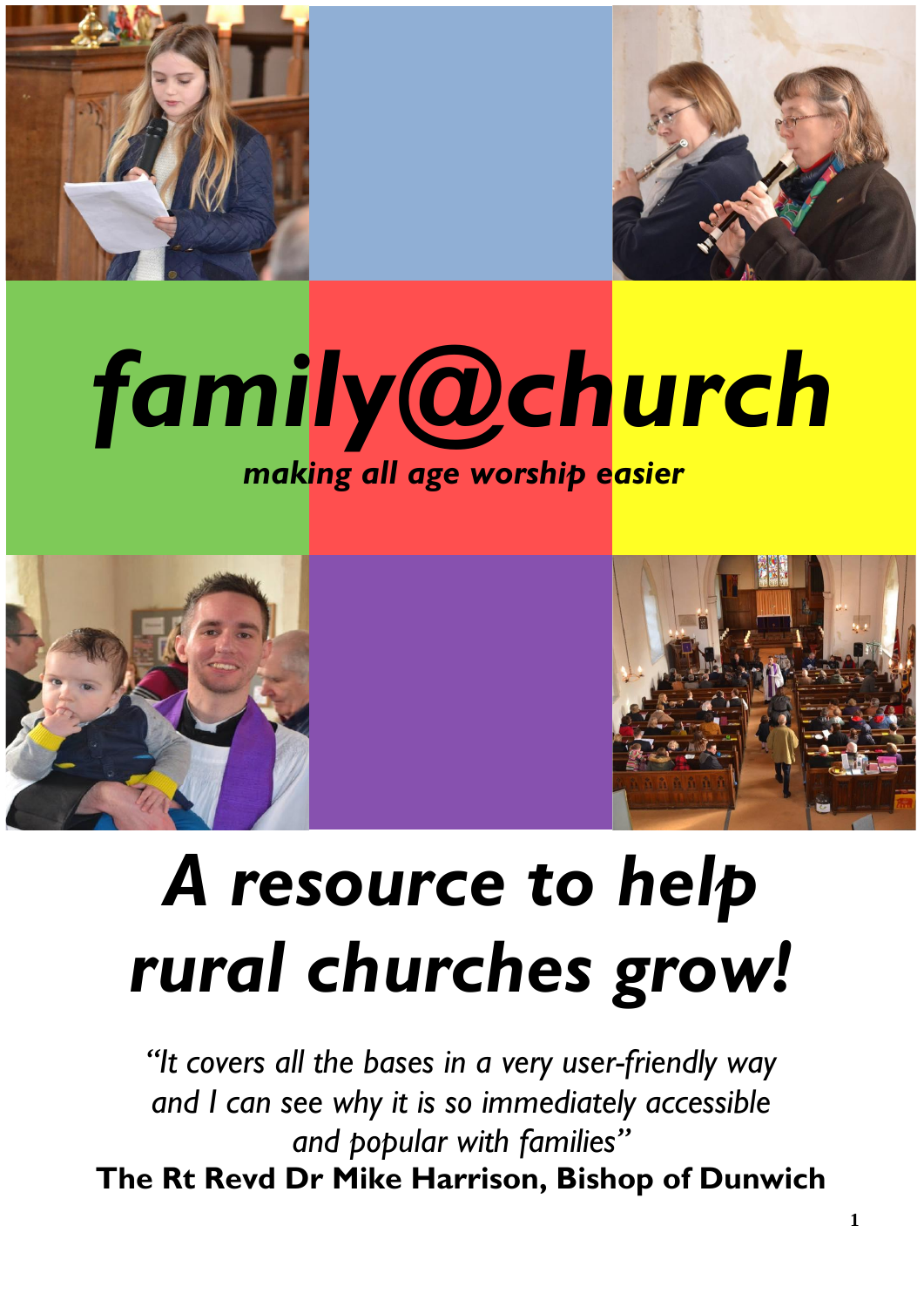Collects and Blessings: Texts from *Common Worship: Times and Seasons* are © Archbishops' Council, 2006 and are reproduced by permission of Church House Publishing. [copyright@churchofengland.org](mailto:copyright@churchofengland.org)

InHarmony is St Edmundsbury Cathedral's project to enrich and resource music in worship across the Diocese. Our research indicates that many churches want help with planning and leading All-Age Worship, so we are pleased to recommend *family@church*. It's a welcome new resource, comprehensively written with small Suffolk Anglican churches in mind, and provides an excellent starting point for all involved in preparing acts of worship that engage both children and adults.

*Richard Hubbard Parish Music Development Researcher St Edmundsbury Cathedral*

St Edmundsbury

Cathedral

Enabling and enriching music in worship

InHarmon

- *Contents* **Page 3 The Vision**
	- **5 Before You Begin**
	- **6** *family@church* **Rules**
	- **8 The Welcome Team**
	- **9 Welcome Cards and Hospitality**
	- **10 Advertising and Evangelism**
	- **12 Pastoral Matters**
	- **13 Music**
	- **15 Bible Readings**
	- **16 Festivals and Themes**
	- **17 The Worship**
	- **23 Baptisms**
	- **25 Team Work**
	- **26 Family Views and Comments**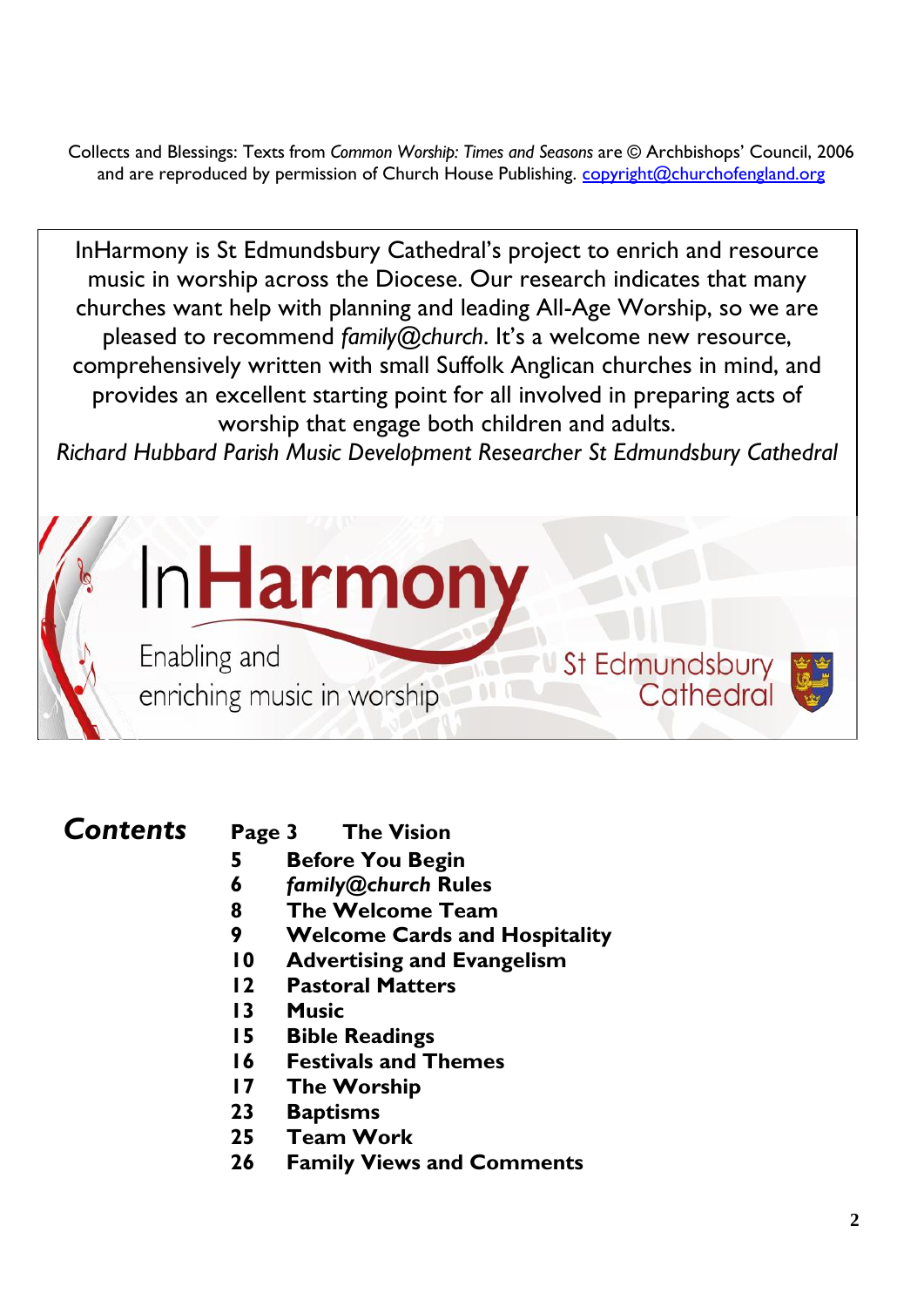## **The Vision**



The vision and energy for an easy-to-use family service resource came about when I was asked to lead family worship at Fornham, Suffolk, whilst in my first curacy post. Thrown in at the deep end and with no real knowledge of the congregation at Fornham, I planned a simple *Service of the Word*, suitable not just for adults and regulars, but also for children and those new to church, fully aware that this church was a hot spot for baptisms, which I would inevitably become involved with.

We gave leaflets advertising the service to the congregations who came for the Christmas services (Carol Service and Christingle). As the months went on we delivered leaflets to home, wrote to all those families who had had baptisms in the past year and encouraged those who came to the services to share leaflets too. Over the next three months numbers at the service went up month by month, to 30, 50, 60 and 115 in April. The 115 was due partially to it being Easter Day, but broke a church record for an Easter service! We also invited several families who were exploring baptism, but also families who had come to collect their baptism candles after previous baptisms.

In May, June and July, numbers continued to remain between 60 and 70 for the monthly family service, which by that time had taken on the firm identity as *family@fornham.* We repeated this model in the Cockfield Benefice at Felsham and we saw growth in a similar way.

So, what are the principals of the *family@church* model?

#### **Liturgical**

The *family@church* model is moulded on the *Service of the Word* found in Common Worship. It allows for flexibility but provides firm stability, a good introduction to (Anglican) worship and space for those new to church to come to faith. The *Service of the Word* is not a fresh expression of church, but the way this model uses it as a springboard is fresh and new. A key component to the worship is using the familiar to introduce something new, in this case the Gospel narrative. Using the *Service of the Word* offers familiarity and therefore space to inject the Gospel message in a unique, fun and attractive way.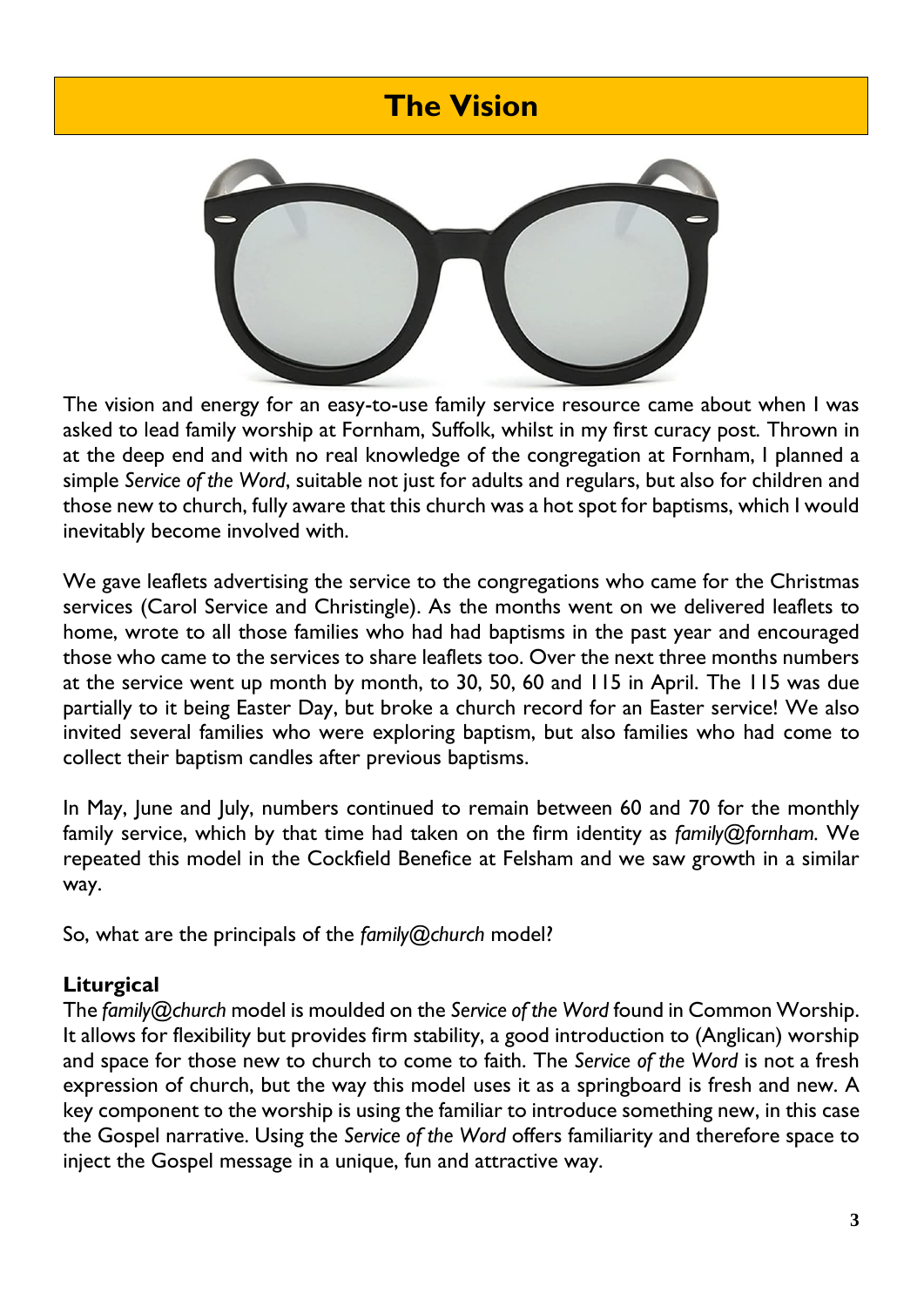#### **Stable**

The *family@church* model is based around the stability of the Church's Calendar, using it to inform the worship and tell the whole Christian story to those new to Church. It provides a three year plan that hopefully leads congregations deeper into God's presence as well as explores their personal place in the life of the church family – using their gifts, Baptism or Confirmation etc.

#### **Blessed**

The *family@church* model is about recognising the blessing of God upon a church community and then sharing God's blessing with others. *'We become part of the transformation we hope for as our imaginations are resourced by the Spirit.' (Ben Quash, Found Theology, 2013).* This model is for churches who proclaim 'Blessed be God forever' week by week but struggle to share that blessing in order to grow. *'God is constantly creating the event we call 'church' for the sake of the world's completion' (Robin Greenwood, Sharing God's Blessing, 2016, SPCK)* Greenwood summarises that in blessing God we are thanking him because he is the source of all blessing and we ourselves are blessed by him. It is when we fully recognise this that we are able to share 'church', God, with others. We need to be identifying those areas where God is blessing us and asking him to use us to be a blessing to others. Each church is unique and different so there is no one answer to how or where God is blessing your church. However, central to it is our continuous blessing of God in our prayer and praise. *family@*church encourages you to find out the gifts of the blessed and put them to use in being a blessing to others.

#### **Faithful**

The *family@church* model is about building up the regular congregation in faith and grace, as well as welcoming and nurturing those new to faith. Without a congregation or benefice committed to *sharing* God's blessing the model will probably not work. Therefore, initial work should be done in prepping the regular congregation so that they may take 'ownership' of the service. There is a chance to be involved in the planning team, but I would encourage the whole congregation to gather together to find a common vision. The cliché here is Proverbs 29:18: 'without a vision the people perish.' In some translations the word 'vision' is 'prophetic vision' or 'revelation'. It is true though, where God's blessing is not known, valued, treasured or even received, the people perish. We can only grow if it is God's blessing we are sharing, not our own! People are attracted to the attractive Gospel through the window we call church. The Message paraphrase puts it nicely:

> *If people can't see what God is doing, they stumble all over themselves; But when they attend to what he reveals, they are most blessed.*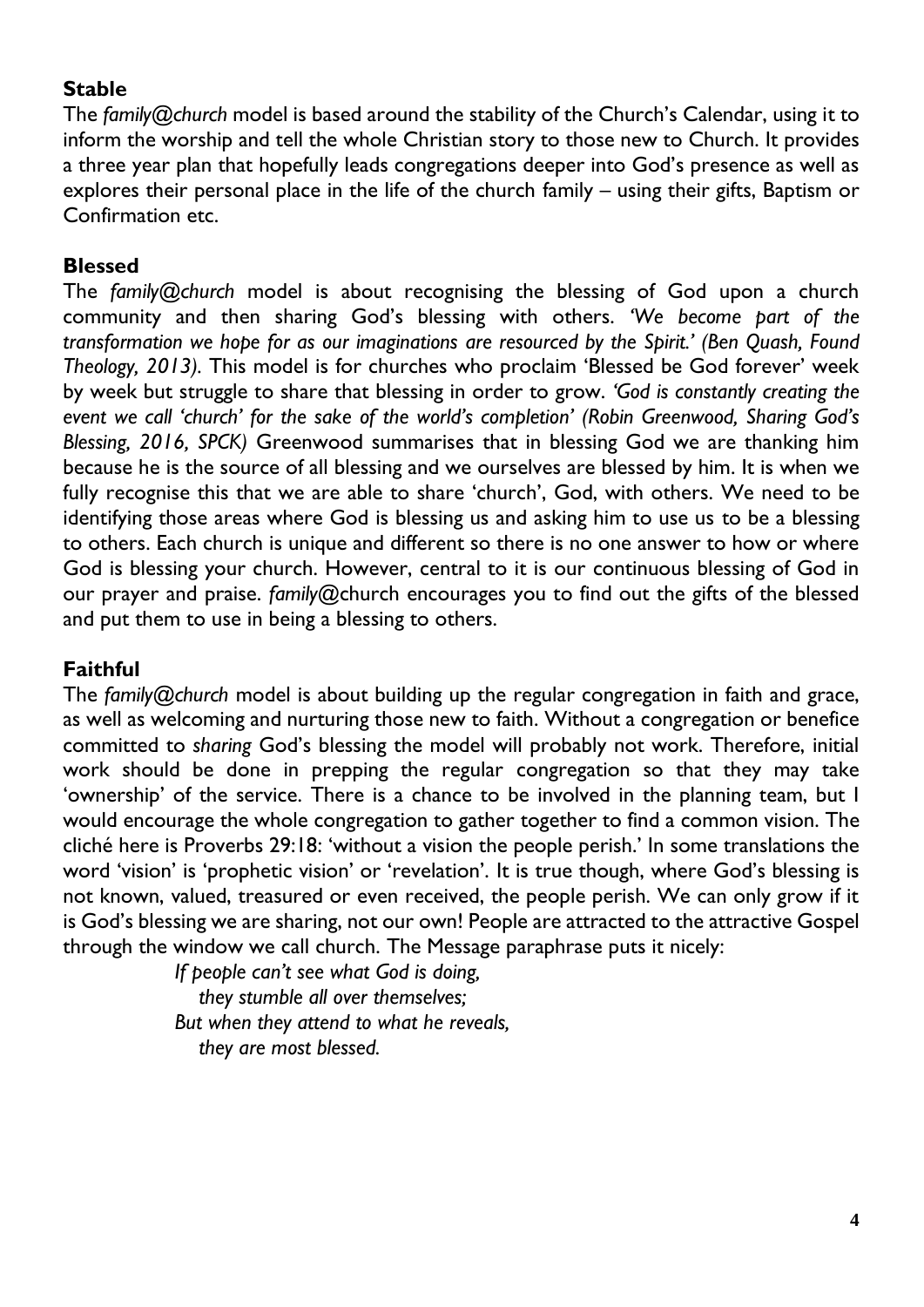Before you consider if *family@church* is right for you church or benefice, use the following as a study within your Ministry Team/Worship Team.

- **Blessed and a blessing**: Ephesians 1.3*: Blessed be the God and Father of our Lord Jesus Christ, who has blessed us in Christ with every spiritual blessing.*
	- Questions: Where are you blessed worship, music, welcome? How can we be a blessing to others?
- **Expectant and expecting:** we can only be blessed according to our expectancy (Proverbs 29:18). When we are expectant that God will work we're able to receive and see more than we ever desire – Psalm 23 talks about being anointed by God and having an overflowing cup. Mark 11:24*: 'So I tell you, whatever you ask for in prayer, believe that you have received it, and it will be yours.'*

Questions: Are we an expectant church? Do we expect to see great things happen? Do we expect to see God provide growth?

• **Reliant and reliable**: in being reliant on God to provide for us in all he asks us to do (like stepping out and growing our churches, or starting a new family service), he can then make us reliable (stable) to meet the needs of those new to church or hearing the Gospel for the first time. Proverbs 3:5-6: '*Trust in the Lord with all your heart, and do not rely on your own insight. In all your ways acknowledge him, and he will make straight your paths.'* John 12:26*: Whoever serves me must follow me, and where I am, there will my servant be also. Whoever serves me, the Father will honour.'*

Questions: Are we a reliable church? Can people rely on us? What do we need to change in order to make us (our congregations, our services, our worship patterns) more reliable?

• **Praying and prayerful** (pastoral): prayer forms the basis of all we do as a church. Being a praying church means we become a united, deep and testimonial church, connected in fellowship. Acts 4 31-34: '*When they had prayed, the place in which they were gathered together was shaken; and they were all filled with the Holy Spirit and spoke the word of God with boldness. Now the whole group of those who believed were of one heart and soul, and no one claimed private ownership of any possessions, but everything they owned was held in common. With great power the apostles gave their testimony to the resurrection of the Lord Jesus, and great grace was upon them all. There was not a needy person among them.'*

> Questions: Are we prayerful? Would others recognise us as a praying church? How do we make sure there is no needy person among us?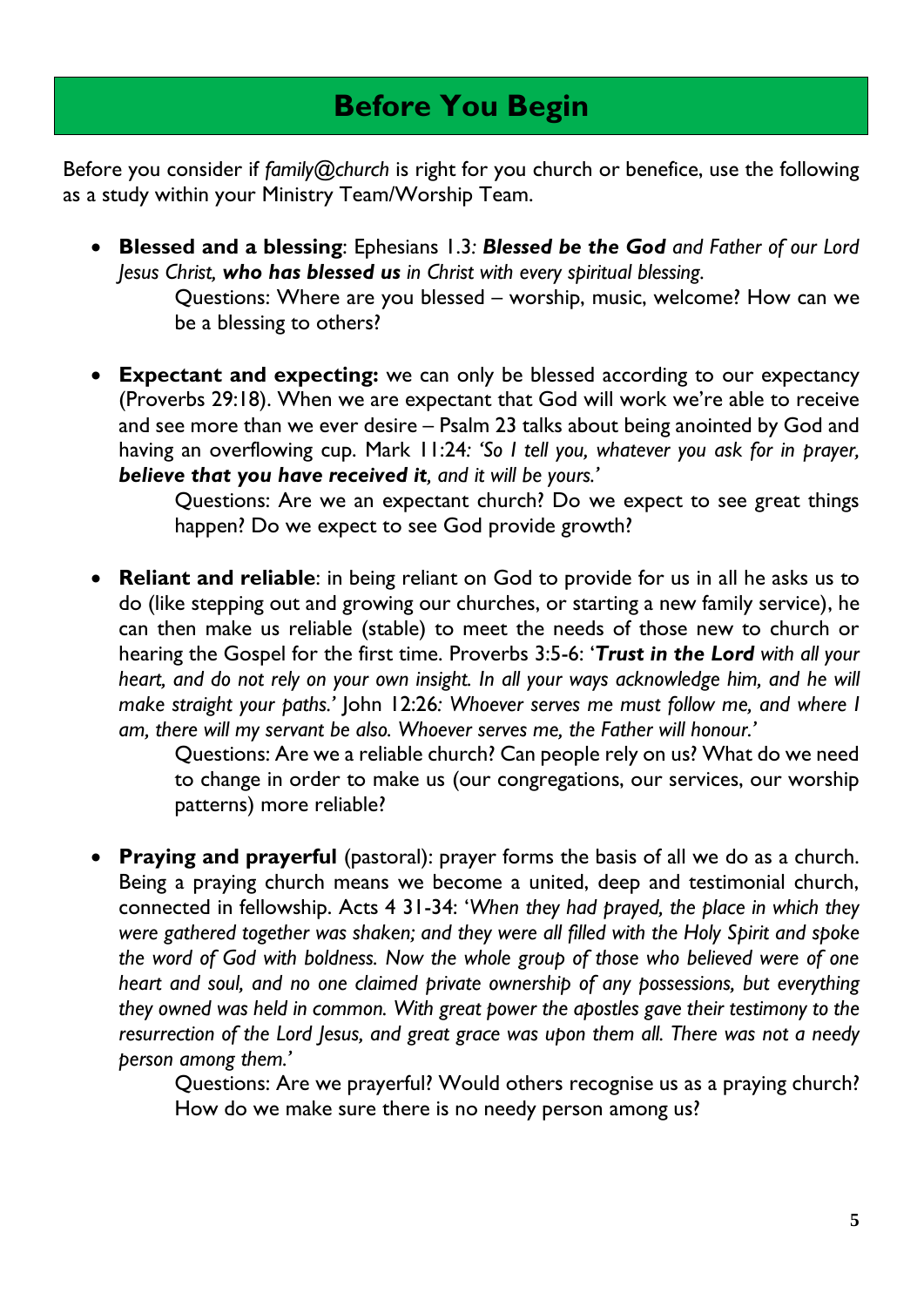## **The Rules**

Below I have noted some of "the rules" that have helped make *family@church* a success. These may of course work in other settings and for other services, but combined they form the framework for this particular service and for allowing for growth.

#### **Same, same, same!**

Dedicate the **same Sunday** every month, the **same venue** and the **same time** for the service. Consistency has proved vital in attracting families. Dedicate one church building (if you're in a group) for the all age worship. Think about which church has the best access, facilities (toilet, kitchen, organ) and the space needed.

The time of the service should be the same every month. It is difficult for busy people, busy household, busy families to readjust to a different time every month. On the whole, your principal service time is the best time to stick with. this doesn't mean you can't have breakfast before or lunch after!

#### **Identity**

People love belonging to something with a name! Identify your service and don't shy away from giving it a 'brand'. The '*family@...'* works for most, but don't be afraid of calling your all age worship something different.

Use your name on the order of service cards, screen, books etc as this will help people invite others in the long run. Stick with the "set" liturgy, as this will bring stability and consistency as people build up a faith and grow in confidence.

#### **Go Ahead Anyway**

If the Sunday falls on a major festival where Holy Communion must be celebrated, I strongly believe that the service should still go ahead, but with a more family friendly communion, possibly making use of the new children's Eucharistic prayers. You can see some examples of an all age *family@church* Communion service on the website. Don't be afraid of adding in Communion. Just make sure it is simple, well-advertised and all age!

#### **Pray, pray, pray!**

Both Fornham and Felsham churches, and many others who have followed the model, have put in many hours to pray and bless the project. If we feel called by God to lead an evangelistic service like this, then we must pray for it as often as we can. Thank God for the opportunities and pray for those who attend and all the leaders.

#### **Advertising**

This model has a strong emphasis on advertising and word of mouth. This must be encouraged from the outset. *See Advertising and Evangelism section.*

#### **Welcome**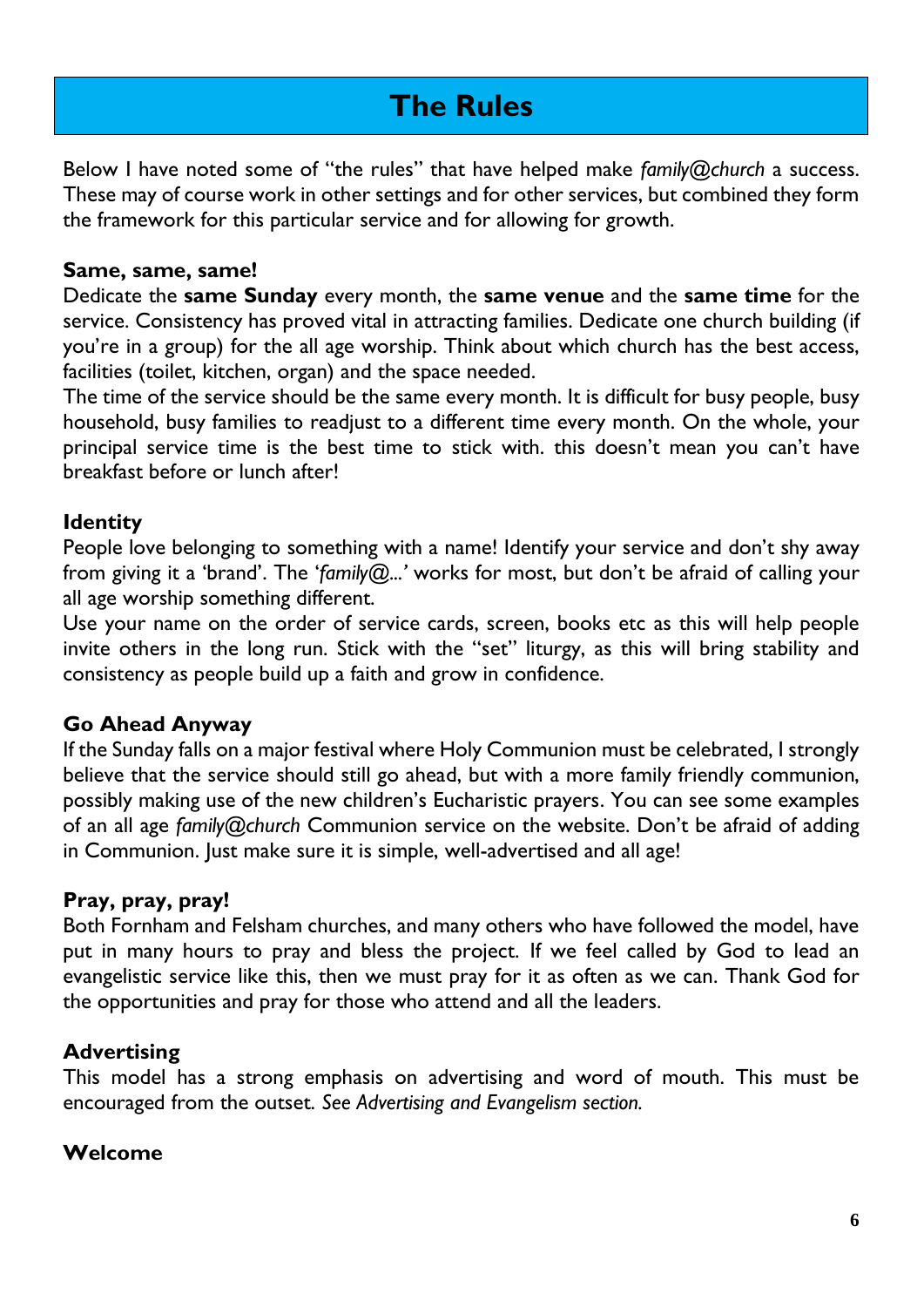The welcome and greeting should be confident and solid. Often the first barrier is the church door – how does it open and what is behind it! Have someone in the porch to direct, greet and open the door! Refreshments and hospitality should be served before or after the service to give time to build relationships. *See notes on Welcomers and Hospitality.*

#### **All Age means All Age!**

This is a family service (all age) and it should be just that all the time from start to finish! Having a craft activity for children at the back of church whilst the rest of the service progresses may distract some. Causing adults and children to separate may also leave out those who attend without children. It's also worth remembering that this might be the only time a whole family spends time together in worship and prayer, so being *together* in church is special. Those who attend 'alone' should be spotted and made welcomed too. It's a hard balance to achieve! Work to try and include all in any activities or movement and in the language used in church.

#### **Be an Anglican!**

This model encourages new people to church by using the familiar – church building, bells, robes, hymn book etc, but it surprises with its fresh, clean cut way of playing on all the stereotypes of "C of E". We're not trying to achieve anything 'new' except growth, rather this model, along with many others, breathes life into something that exists already. This hopefully creates a familiar atmosphere and more importantly helps break barriers of wrong stereotypes about 'church' or 'God'. On the whole, people are comfortable with a vicar in robes or hymn books. Use what your church does well.

#### **Short and Sweet**

Services should run for about 40/45 minutes. This doesn't limit the work of the Spirit to 40 minutes, but merely frames our own efforts to see him work in the lives of those who come. As with all our worship, we ask that God works beyond our time frame, and he always does! Coffee time, pastoral work, casual contact are all ways the Spirit can continue working on those we have contact with.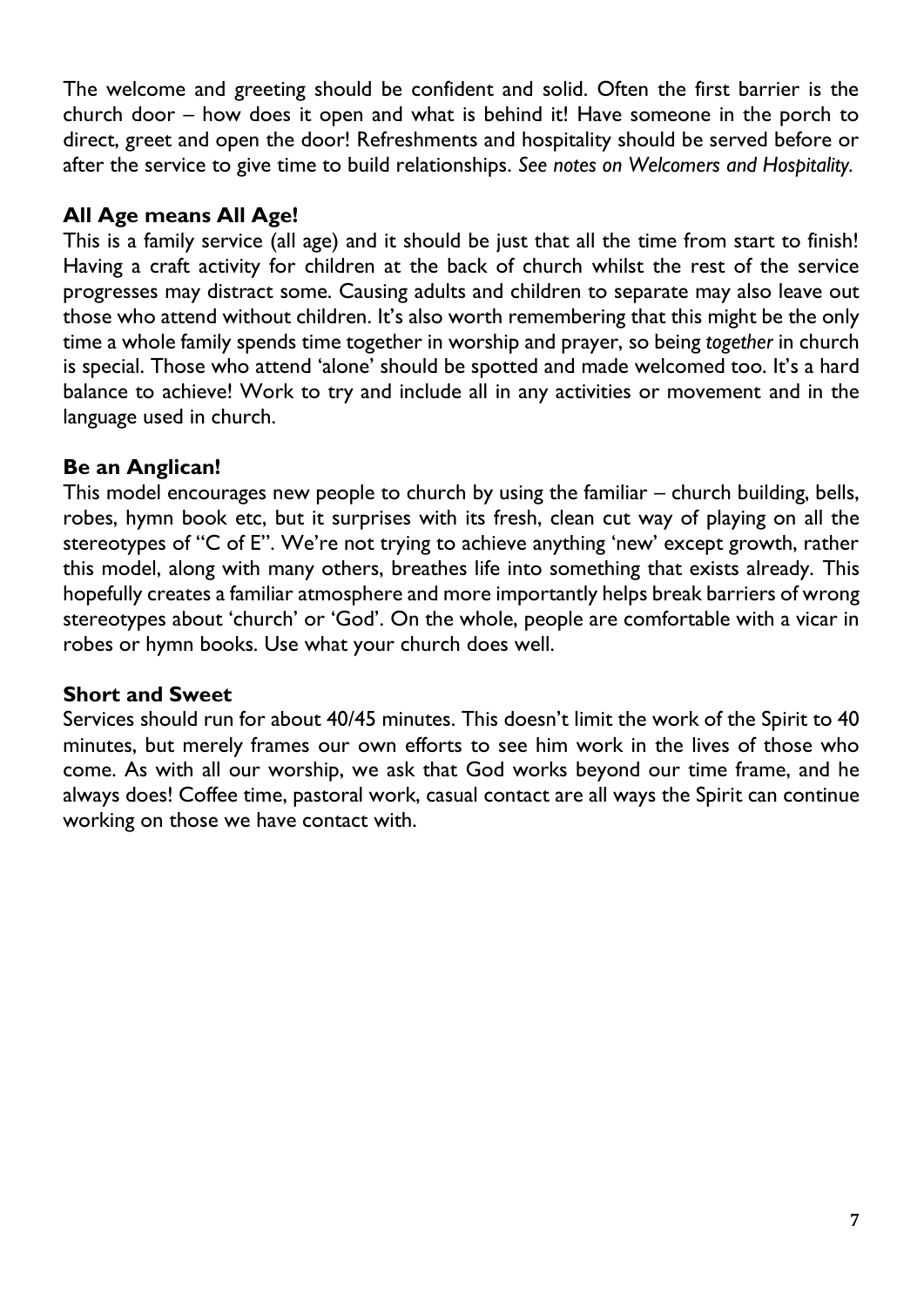## **The Welcome Team**

**The Welcome Team** is one of the most essential parts of the *family@church* model. The success of this model largely relies on the Welcome that people receive as they enter church.

The Welcome Team should consist of a team of people who are friendly and lively, not afraid to approach or talk to people and who have an eye for detail. The team ideally has about 6-8 people, who operate in teams of 5 each month. This is a much larger team than the usual welcome team in most churches.

Each month, the team should fulfil the following roles:

- **One person** outside the church door/porch to be a welcoming face and to push open the church door.
- **Two people** behind the door to give out books/sheets and to point to seats (and toilets, area for refreshments, children's corner etc)
- **Two people** mingling among the congregation, showing to seats and generally talking to people.
- *After the service – two people to stand by the door to say goodbye and give out next month's poster!*

Name badges have worked really well at *family@felsham,* but make sure they are large and bold, or it isn't worth it! Seeing someone with a badge gives people permission to approach if they need.

Make sure the entrance is uncluttered and that it is clear where people should move to when they enter the church. The Welcome Team should be in place at least 30 minutes before the service starts, welcoming any early comers, and they should remain 'on duty' throughout the duration of the service, helping late comers as well as guiding those who need to find the toilets or children's corner.

From asking people how they feel as they enter a church, I have gathered that it is a "frightening" experience for most, especially for those with children and pushchairs/buggies. Many said that it is also a really exciting thing too – so let us help make the experience of being in church a really good one!

*How accessible is the church? Where can buggies be placed in church? Can children wander to a children's corner? Is there a toilet? What book should I have? Is the door heavy to open? Do I need to have any money ready during the service? Where do I return my hymn book? Does it matter if my child tears or spoils a service sheet?*

*PLEASE – if you have a curtain behind your church doors, please draw them back. The worst experience of walking into a church is to open the door and be confronted with (and engaged in a fight with) a huge curtain!*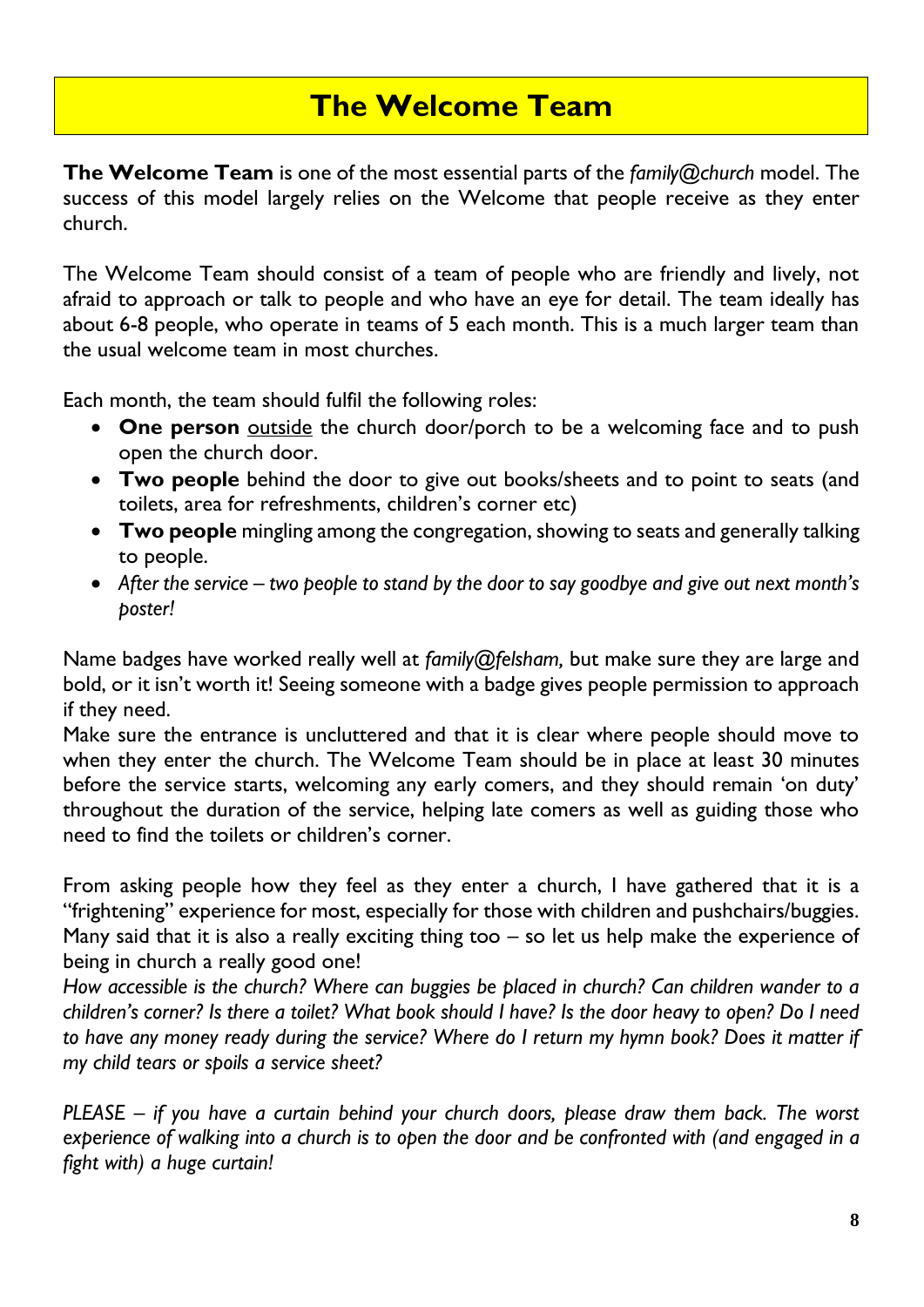## **Welcome Cards**

Welcome cards are a great and relaxed way of getting to know members of the congregation (old and new!) Welcome Cards encourage people to fill in their name and address to say they are new to the church, they'd like a visit, or just so you have their details for the future. Some may not wish to fill these in, but I mention the cards at every service anyway, which can be found in the hymn book or in the pews. A few families who had been coming for a while handed a card back to me saying 'here are my details, we're interested in baptism'.

## **The Hospitality Team**

The Hospitality Team is also an integral part of the family service. Wherever I have experienced *family@church* there has been a desire to offer more than coffee and biscuits. This has extended from selections of cake and bacon butties to warm croissants and fresh coffee.

Whatever you provide and whenever you provide it (before or after the service), ensure that things are accessible. Think about the smaller details – napkins and wet wipes if you have sticky snacks, gluten free option etc.

Above all, the hospitality team continues to extend a warm welcome to all who come into the church, welcoming them as if they were Christ.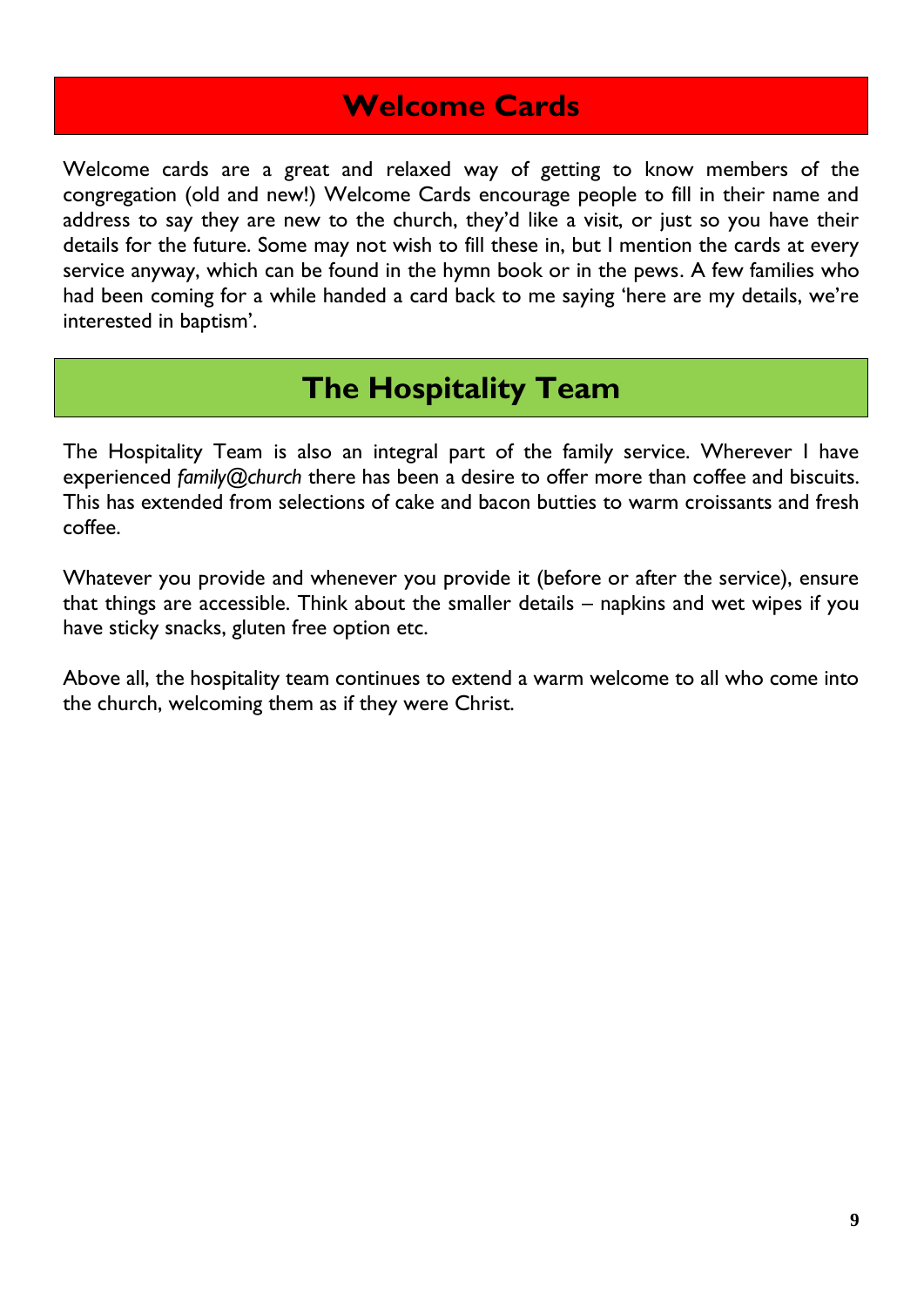### **Advertising and Evangelism**

Over the past few years I have found myself constantly delivering leaflets and putting up posters on notice boards! Without advertising people won't come!

As well as one overall *family@church* poster, I've provided a set of twelve posters, one for each themed family service. I've tried to make them catchy and simple, but some have worked better than others. Use the posters and adapt them to your context and setting.

Whilst advertising at Fornham, I used a few basic posters and encouraged the congregation to share posters, post through doors and put up on notice boards and in the village magazines. However, in a benefice of six villages the task of sharing leaflets with every house at once became more of a challenge. However, using local village magazines the initial advertising was conducted, and more or less, most people in



the villages received news of the service. On top of this, a different village was leafletted each month, with the host village (same every month) being leafletted more regularly. In most of the parishes there were a few people who were committed to, or at least talked into, door to door leaflet drops.

The Cockfield Benefice also had a website and Facebook page which I took advantage of. Links to various posters and photos were posted on the church website and Village Community Facebook pages were used to share posters and updates. The main family service poster referred to the website for more details.

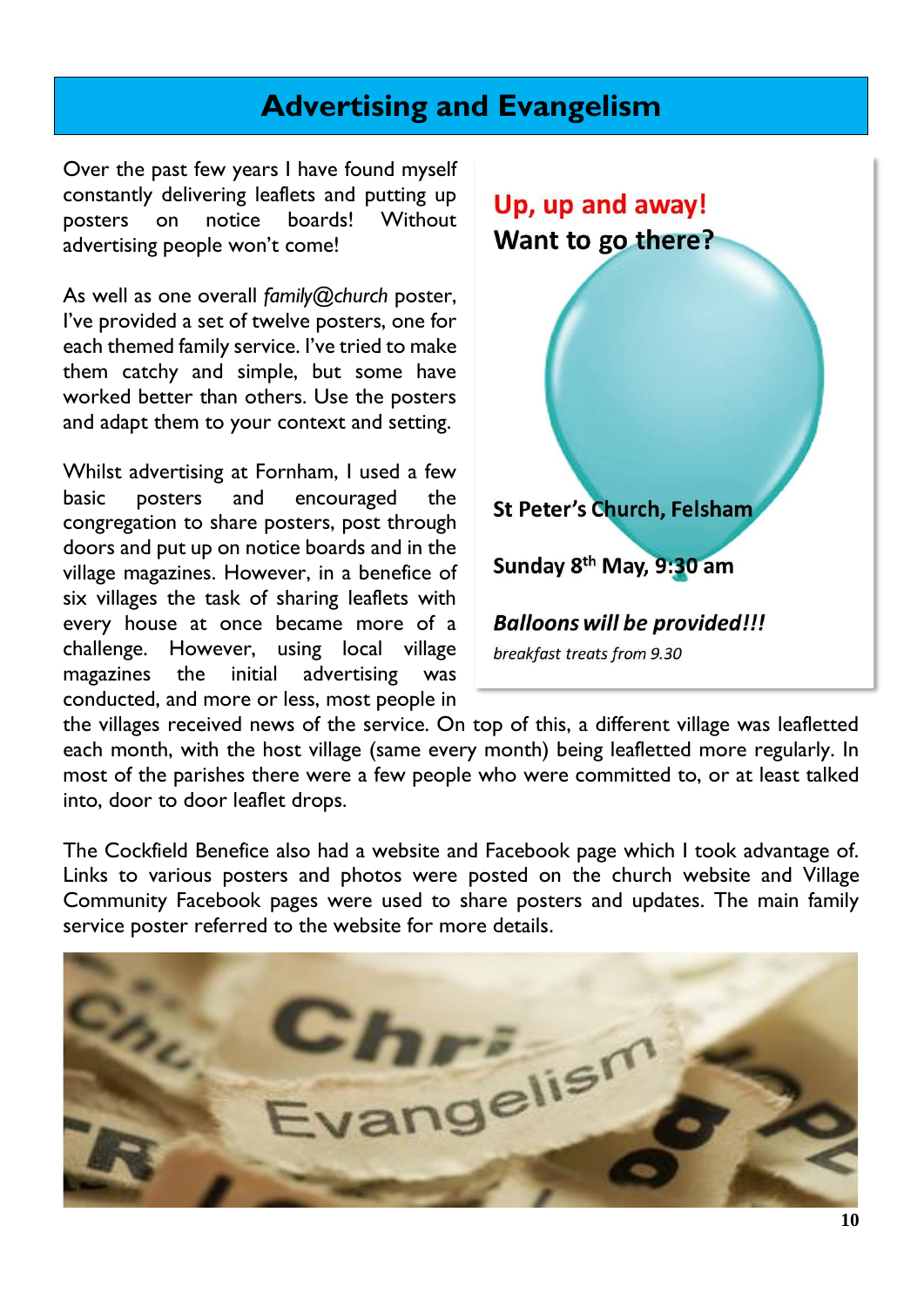## $1 \text{ cross} + 3 \text{ nails} = ? ? ?$ Find out more with us

St Peter's Church, Felsham

Sunday 10th April

 $9:30$  am

breakfast treats from 9.30, Easter Egg hunt for the children



My rule for advertising is to keep it simple and keep it regular. If we're trying to tap into busy families, then we need to keep reminding them of what's coming up and when, so that they can put us in their diaries too!

*Please think about the environment and about costs too! Print double sided or reduce posters to A5 or postcard size. Think about printing in bulk which often costs less… plan ahead.*

#### **Evangelism**

Encouraging any congregation to be so proactive with leaflet drops or sharing the news of a service is a hard task, but I've found that it pays off. You may want to work with your congregation to see this task as part of their mission and evangelism work.

• *How might we tell others about this service? Might lead to…*

• *How might we tell others about Jesus?*

• *How might we grow our congregation, even if it's just for one service? Word of mouth, posters or* 

*social action – all ways are valid as long as Jesus is central to it.*

*Some definitions from Church of England website, from the Lambeth Conference 1998:*

*"For Anglican Christians God's mission is about transformation - transforming individual lives, transforming communities and transforming the world. As we follow Jesus Christ, we believe that God's mission is revealed to us by the Holy Spirit in three ways:*

- o *through the Bible*
- o *through the tradition and life of the Church*
- o *through our own listening, praying, thinking and sharing as we respond to our own context."*

A large part of the vision behind the *family@church* model is this idea that we believe we are blessed so we want to share the blessing with others. Before evangelism is done, it's important for the team to jot down (note form will do) the reasons why they want to share with others what is going on.

- *Why do we want to share the joy of God with others?*
- *What good will providing a breakfast or biscuits do in helping us share the Gospel?*
- *In what ways are we already blessed as a church? How can we share that blessing?*
- *In what ways are we already being a blessing to others? How might we improve?*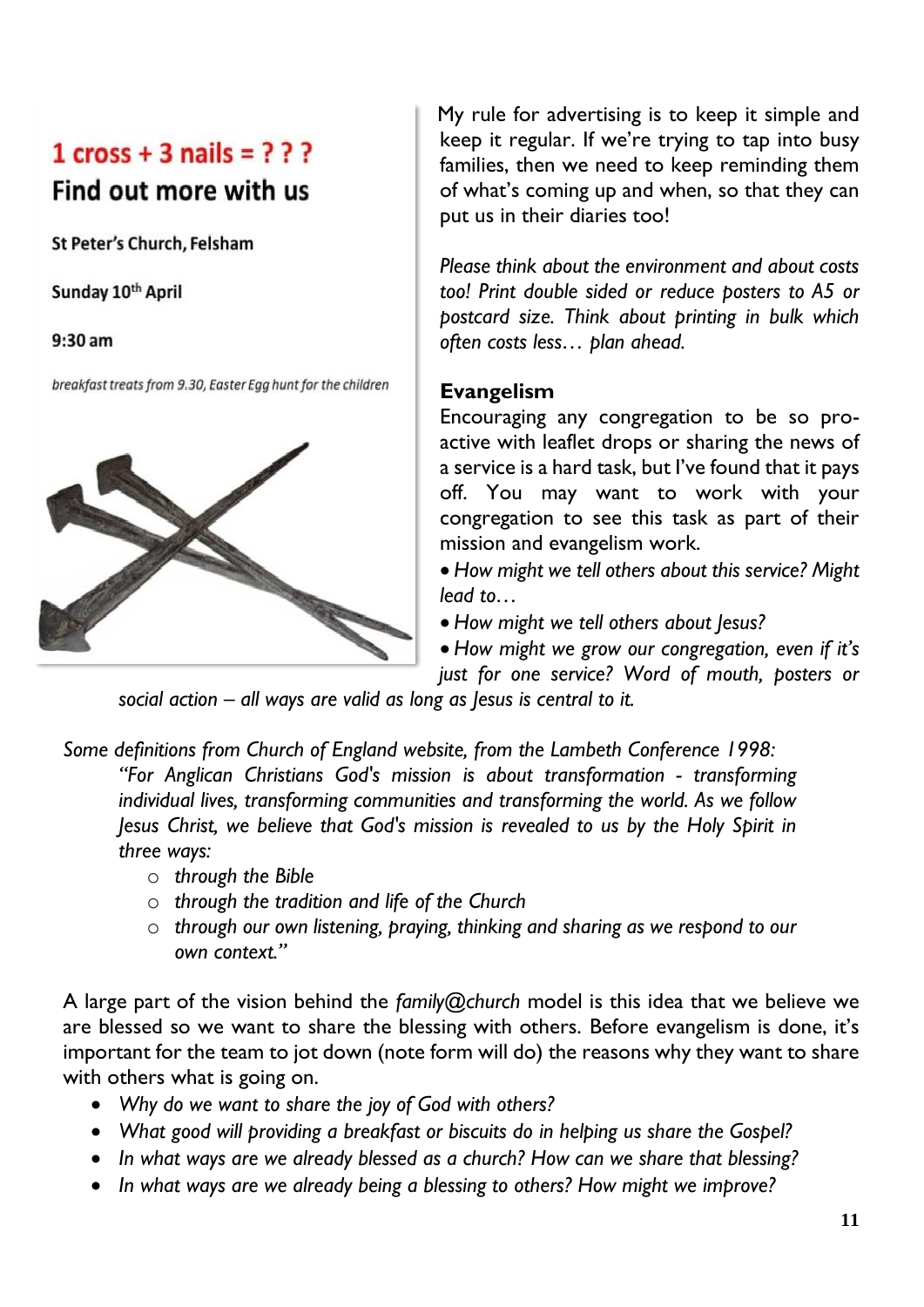Lead your team in some time of prayer and a Bible study. You could use passages like Romans 12:6-8, 1 Corinthians 12, Mark 6:7-13, John 20:21.

It often seems that Anglicans are fearful of telling others about God directly. However, asking them to share news of services and events usually comes a tad easier! Avoiding the word 'evangelism' isn't a bad thing if it means people will spread the word about the service itself and in turn about Jesus Christ.

## **Pastoral**

Using any returned 'Welcome Cards' and any uptake of baptism requests I've found myself visiting families and individuals who have attended the service once or twice or who are on the edges of the church community. The service is great, pastorally speaking, for bringing in those exploring baptism too.

Each service is based on a major church festival. However, careful thought is needed by the leader as to the sensitivities that surround each season, especially Christmas, Mothering Sunday and Remembrance.

That said, it is important that each service remains real. Don't avoid tricky subjects, but handle them with care. In the prayers, pray for those on the sick list, leaving silence for people to quietly name those they know too. When writing prayers down, ensure you make people aware what will happen to them after the service, who will be able to read them etc. On reading some of the prayers, you may become aware of a whole world of people with concerns and thoughts. Follow up conversations or pastoral visits may be needed, or indeed the offer of it within a service.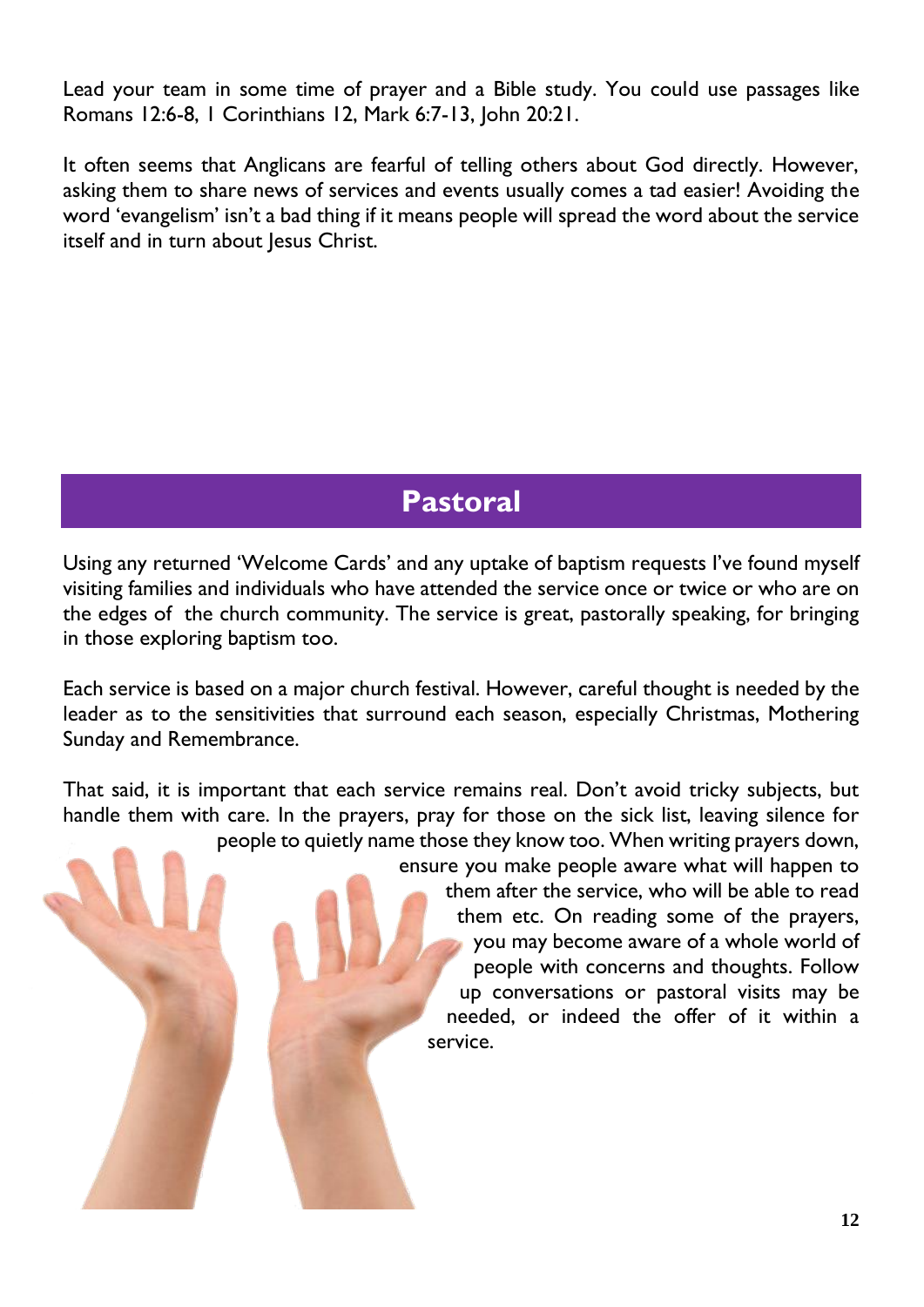## **Music**

Music should be according to the church's tradition or in a style that is done well and not too unfamiliar with other church styles. For example, trying to produce music that is of 'charismatic' style when the church only has use of an organist is not good practice. Part of the *family@church* model is about encouraging the gifts, skills and talents of the people that come.

You may only have access to an organist or pianist, so do use them. As time goes on though, you may find that you begin to attract others who can play instruments and wish to be used.

In one church the team began by using organ music and the church hymn book. By month five however they had two guitars and the organist who now play together. At another, the benefice was at a point where it was ready to draw some of its members together to create a small music group for the launch of the family services.

Whatever the music style or type it should be done well and sensitively. The music used needs to represent the local congregation well (to ease any divides and to break new comers into weekly services more gently). Music, in whatever form it takes, must be done to the best of the musician's ability.

Choosing Hymns and Songs

- Hymns and songs should be chosen in a conversation between two people. The overall person leading the service and the music director, whether it is band leader or organist. This is important. Often, those planning the service are not musicians or familiar with playing instruments and therefore may not appreciate the complexity of some hymns and songs. Choosing hymns that are within the capability of the organist/group is essential.
- New material must be introduced over time and slowly! If there is a confident singer, it might be wise to have them sing it verse by verse or line by line *before* a service starts. (Perhaps during coffee or breakfast) It's important to introduce new music outside of the actual worship period so that the worship time can be used to do just that.
- There is no reason why a choir could not be present, and I would encourage using the gifts of those attending the family services, by recruiting them either to join the choir or to be involved in some way.
- The model of *family@church* works on a monthly 'festival' plan that follows the Church's calendar (Advent/Christmas, Epiphany, Lent and so on). The music at each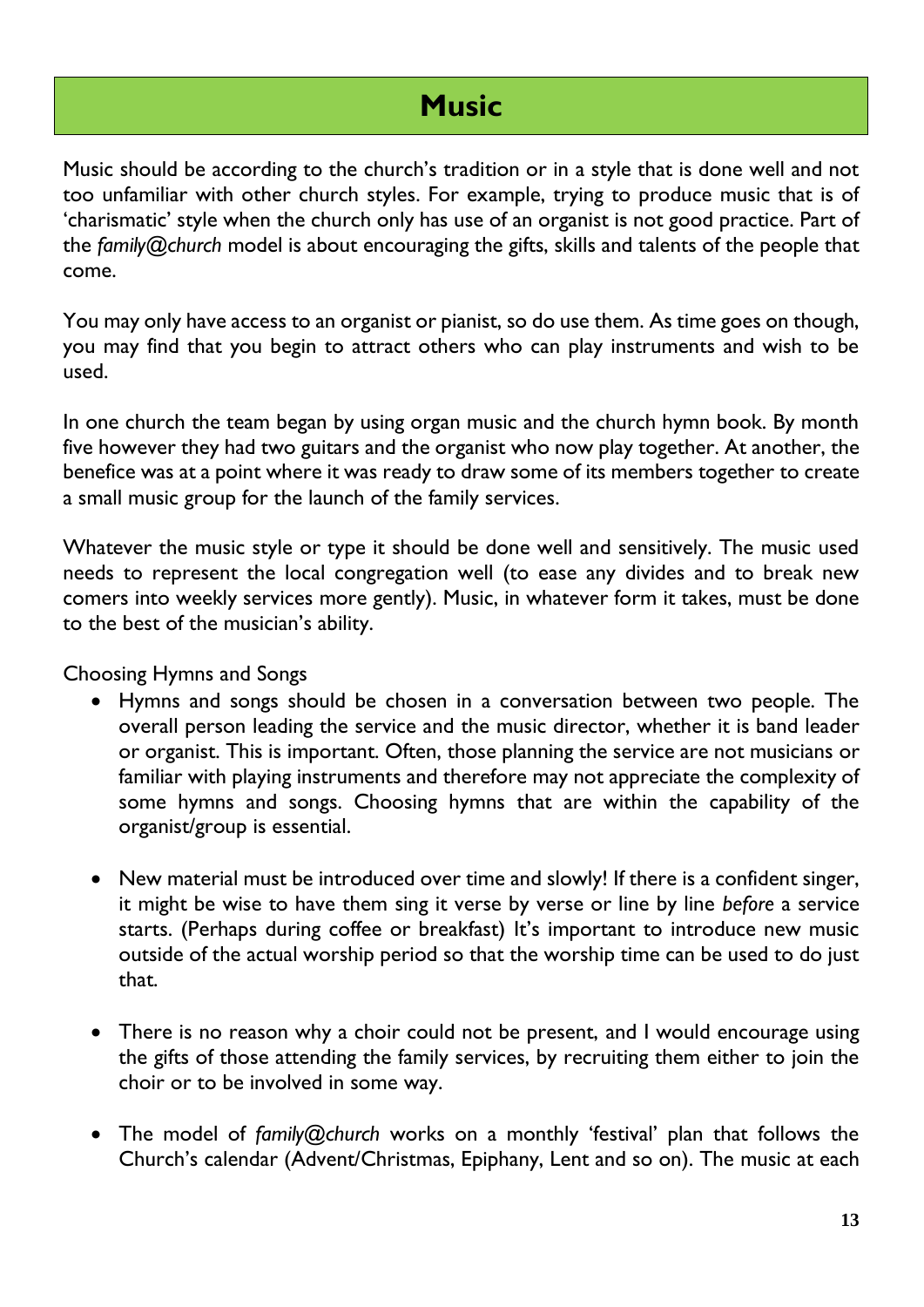of these therefore needs to reflect the theme and festival of the month. Ideas and suggestions for hymns/songs are printed in the monthly planning sheets.

- There are four hymns within each service. I've found that using any more is too much for those new to church. Hymns/songs should include at least two hymns of 'praise' (see suggestions) and also a 'carol' for that particular festival. (A carol is a hymn that tells a story: i.e. a Christmas carol tells the Christmas story, an Easter carol tells of Easter and so on! There are plenty of carols in most hymn books that are well known. Once in Royal David's City (Christmas), We three Kings (Epiphany) and so on.
- Hymns/songs should ideally be from one source to save confusion in the pews and the switching from one book to another. If you generally use hymn books in church, continue to use them. One church I'm involved with currently uses hymn books but wishes to introduce music from other sources. To keep things as simple as possible for the congregation, we print the hymns/songs in the pew sheets, rather than using the hymn books.
- Hymns and songs for the family service should be chosen more sensitively than for weekly services where rotas and lists might dictate our hymn choices. A consideration of the gifts and skills required and involved should be of high importance.
- Don't fall into the trap of saying that new comers to church will only know *All Things B&B* or *Give Me Oil In My Lamp.* In both experiences of running these services, I've found that people can learn new music very quickly if they don't already know it! Never underestimate those in the congregation. We live in a fast world where new songs and tunes are heard almost daily – new comers to church can catch up with learning new songs. The beauty of the hymn is that the tune repeats itself several times over the verses, so usually by the end people have learnt it. If this isn't enough of an excuse to not be afraid of using a full range of hymnody, maybe the thought of singing *All Things B&B* at every service might put you off! *family@church* is about taking people on a journey, music is one of the most powerful tools we have in doing that.
- At some points in the service plans there are moments when music can be played whilst something is happening, for example whilst prayers are bring brought forward. Careful thought needs to be given about whether to use a CD or not. It's great to have live music but you then must consider how the musicians can take part.
- It's always good for the musicians to think about the hymn/song:

*Is it too high to sing? Is the rhythm difficult – how can we help teach this part? Are we playing too fast? Is the introduction long enough to allow people to find the hymn number and stand? Are we in tune with each other? Are there any tricky parts I need to practice more? Can I sing and play all the verses – think about layout/printing of the music? Is this piece suitable for our congregation, do we know it, what is the piece about?*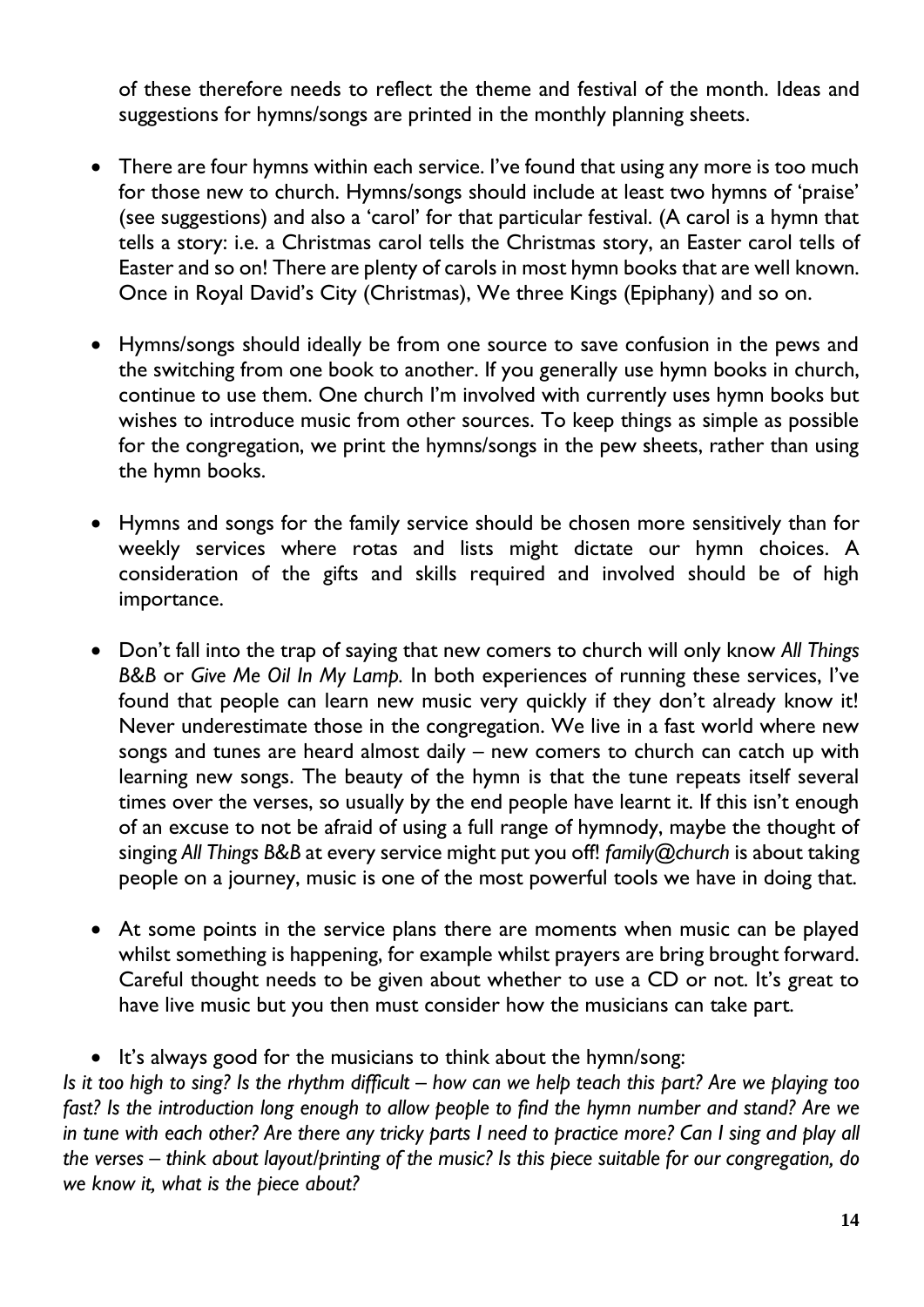Before every practice and before worship, spend five minutes (together if you're a group, or with the minister/leader if you're alone) in prayer. Musicians lead people into a deep experience of God's presence. Pray for the wisdom and sensitivity to do this.

*"When we pray as a music group before the start of the service I find it really helpful. It helps me to focus on why we are there and who our focus should be on. I have been involved in music groups before where the focus seemed to be on the band and*  not on God. We, the music group, are there to help people to worship and feel and *experience the presence of God. He should be centre stage and not us." Karl Hunnibell, music director for family@felsham.*

These are just some helpful tips. There are an incredible number of music styles within each church community and benefice, so the above are general pointers to get planning teams thinking. Above all, be as creative as you can and have fun worshipping the Lord!

## **Readings and Bible Passages**

Reading the Bible during Christian services is an essential part of our worship. It is often enhanced by good, confident readers. New readers should be nurtured and found from the congregation. This keeps the faces and voices heard in church changing, but also encourages more to use their gift of public speaking/reading in church. With two readings or one slightly longer reading, I've often asked one whole family to read it between them. Even if the adults read alone, the children have come to the lectern with them. Or in other cases the reading has been split. For example:

*Child: A reading from Acts chapter 2 Adult: When the day of Pentecost had come… as the Spirit gave them ability. Child: This is the Word of the Lord.*

Do try to keep the announcement of the reading simple and short. '*A Reading from Acts, chapter 2*' is often enough. Occasionally using a paraphrase, such as *The Message* works really well if the reading is particularly complicated. If you have a pew sheet have the readings printed so people can take them away.

Sometimes it is good to 'read' the Bible in a different way. Acting out a passage or using a dramatic version of the reading can be just as effective if done occasionally and well.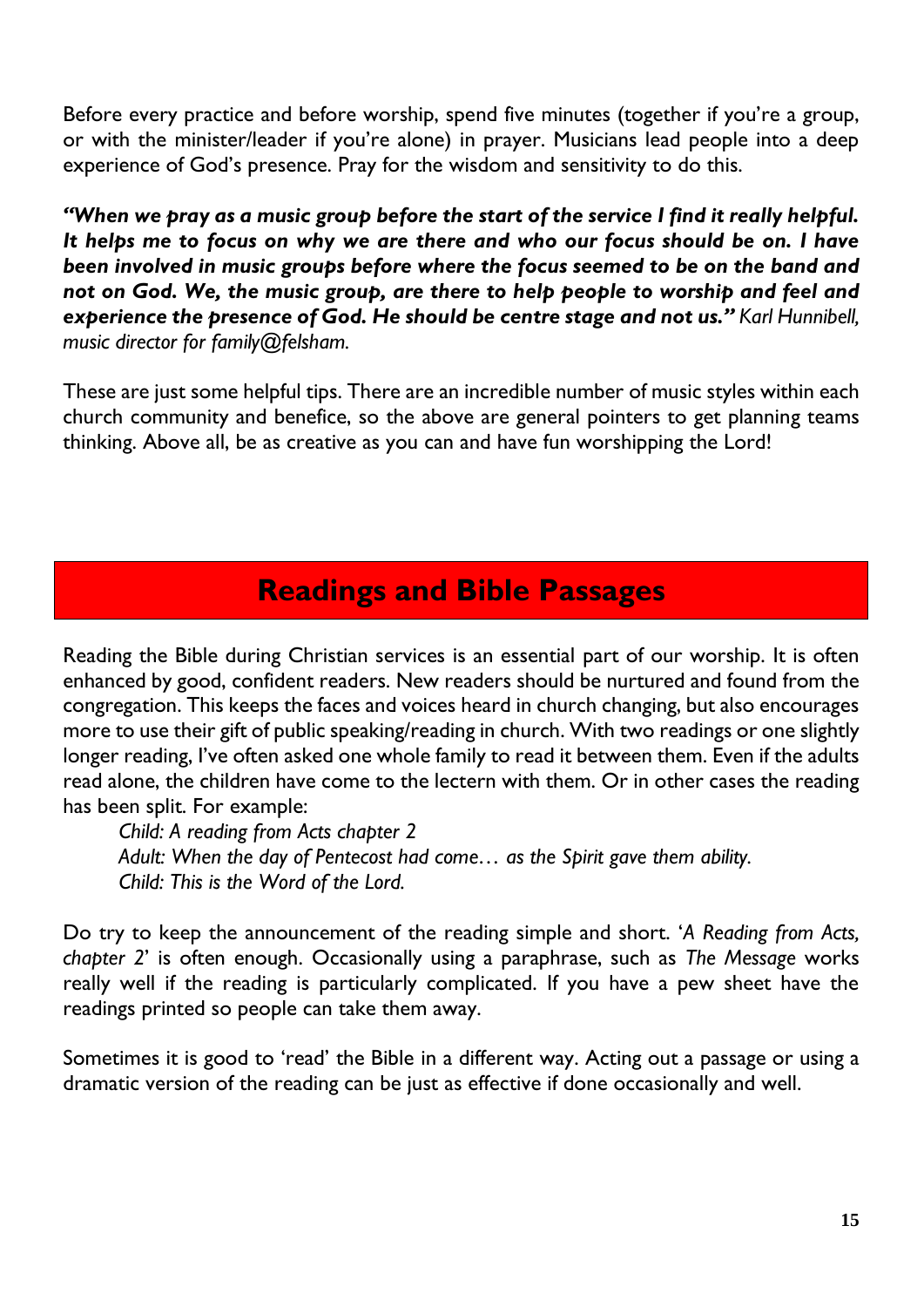## **Festivals and Themes**

#### **Plan for Year One: Telling the Story**

| Advent/Christingle Service                                        |  |  |  |
|-------------------------------------------------------------------|--|--|--|
| Epiphany $-$ the greatest gift of all                             |  |  |  |
| Candlemas - light for the world                                   |  |  |  |
| Lent - using our hands!                                           |  |  |  |
| Easter – Joy and Transformation                                   |  |  |  |
| Ascension/Pentecost – What goes up must come down!                |  |  |  |
| Trinity – God, Three is the magic number                          |  |  |  |
| Saints - surrounded                                               |  |  |  |
| Jesus at the beach $-1$ AM                                        |  |  |  |
| <i>'Back to School' Service</i> – blessing of book bags, uniforms |  |  |  |
| Harvest $-$ all good gifts around us                              |  |  |  |
| All Souls/All Saints - season of remembrance                      |  |  |  |
|                                                                   |  |  |  |

#### **Plan for Year Two: Going Deeper**

| Advent/Christingle Service                                        |
|-------------------------------------------------------------------|
| Epiphany: direction for the Church                                |
| Candlemas: light to the Church                                    |
| Lent: God's vision to the Church                                  |
| Easter - Jesus: joy to the Church                                 |
| Ascension/Pentecost - Spirit: life to the Church                  |
| Trinity - Indescribable God                                       |
| Saints - Let us run the race                                      |
| Holiday season - Bible: soul of the Church                        |
| <i>'Back to School' Service</i> – blessing of book bags, uniforms |
| Harvest – no gift too small: challenge for the Church             |
| All Souls/All Saints – death and dying: hope for the Church       |
|                                                                   |

#### **Plan for Year Thee: Biblical Characters**

| <b>December</b> | Advent/Christmas - Mary                                                     |
|-----------------|-----------------------------------------------------------------------------|
| January         | Epiphany – The Magi                                                         |
| <b>February</b> | Candlemas - Simeon                                                          |
| March           | Lent $-$ John the Baptist                                                   |
| April           | Easter - Mary Magdalene                                                     |
| <b>May</b>      | Pentecost – Peter                                                           |
| June            | Trinity – Adam and Eve                                                      |
| <b>July</b>     | Thomas – Saints                                                             |
| <b>August</b>   | Holiday Season – Jonah                                                      |
|                 | <b>September</b> 'Back to School' Service – blessing of book bags, uniforms |
| October         | Harvest - Ruth                                                              |
| <b>November</b> | - Remembrance – Noah                                                        |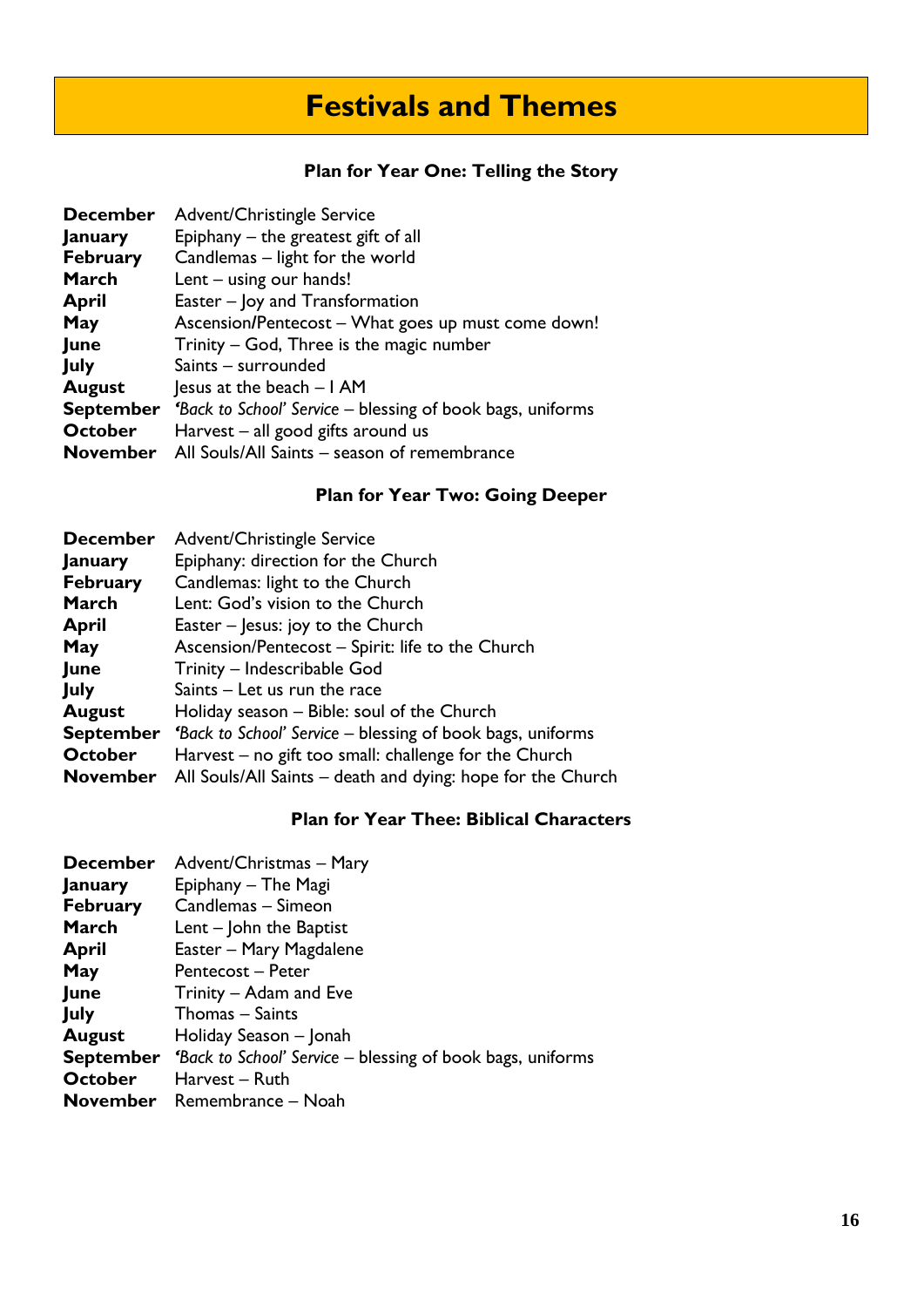### **The Worship**

The Worship is of course the central and most essential part of the *family@church* model and I believe it is the reason for its stability and growth. I've listed and noted some of my musings, thoughts and experiences.

This model suggests that church growth is possible whilst using a stable, core liturgy as a framework to family (all age) worship. There is something to be said about the modern family seeking security, stability and familiarity in worship. It is important to see the liturgy of this service as a springboard to opening up the Gospel to those who may be experiencing it for the first time. It appears simple and that is what it is. It should remain as simple as possible but yet maintain the solid framework to explore the monthly themes.

Over the first year, the services focus in on the basics of the Christian Gospel, introducing people to Christmas, Lent, Easter etc, therefore giving people an overview of the Christian message, with a chance to respond at each stage. The second year of services allows people to journey a bit deeper. The model overall is based firmly on the Christian year, thus giving congregations a chance to explore the whole Christian story and message. My own experience of the Christian year can be described as a journey that has drawn me in to its centre and rhythm and therefore deeper into a relationship with a living and active God and into the Church.

The leader of the service should be enthusiastic and lively but yet able to bring people into a deeper sense of the reality of the Gospel message – able to use balloons to illustrate a message and yet bring that to a realisation of the presence of the God – *'leading into mystery, into the unknown and yet the familiar.' (Introduction to A Service of the Word)* Worship is not entertainment, but that doesn't mean fun should not be had by all who attend this service! The aim is to draw people into the Gospel story, rather than just read and recite it to them. The Christian year is one to be celebrated and that is the focus of the themes and activities during the worship.

*"A Service of the Word is unusual for an authorized Church of England service. It consists almost entirely of notes and directions and allows for considerable local variation and choice within a common structure. It is important that those who prepare for and take part in A Service of the Word should have a clear understanding of the nature of worship and of how the component parts of this service work together." Intro to Service of the Word.*

On the USB stick and in your resource pack you will find the layout of the Order of Service for the *family@church* model. The worship is based on the Common Worship *Service of the*  Word, but has been laid out in such a way that breaks it down for those less familiar with church services. It is on one folded A4 piece of card, with easy to follow titles and headings. The service is in four main parts: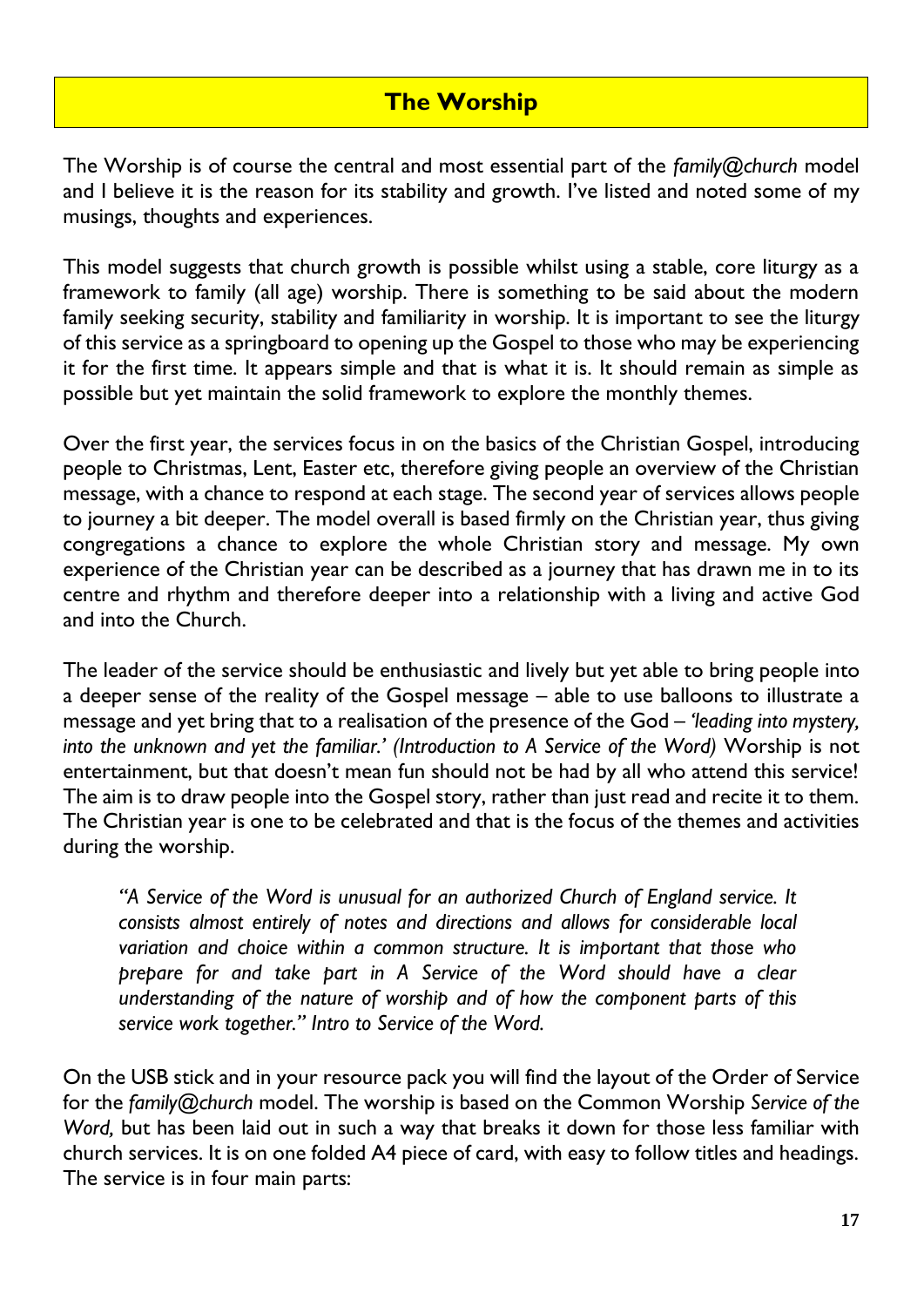#### ➢ **Preparation (God's Family Gathers)** *Includes the Gathering, Welcome and the Confession*

- ➢ **The Liturgy of the Word (God's Family Listens)** *Includes Bible Readings and Talk/Sermon*
- ➢ **Prayers (God's Family Prays)** *Includes Prayers, Collect/s and Lord's Prayer*
- ➢ **Conclusion (God's Family Goes!)** *Includes the Creed, Notices and Blessing*

The Introduction to the Service of the Word says:

*'The primary object in the careful planning and leading of the service is the spiritual direction which enables the whole congregation to come into the presence of God to give him glory.'*

This is the basis for *family@church* worship. It should draw us all together, regardless of family status or age, and draw us closer to God, giving him the glory. Knowing that, as a Church, we are blessed by God is a wonderful thing alone. However, sharing that blessing with others can unleash so much more than we ever expect. I've found that once we've realised how blessed we are, people are attracted to us when we begin to share it. God allows us to grow in grace as we also grow in number.

#### **Preparation: God's Family Gathers**

- **The Welcome** should be enthusiastic and warm. (See 'The Welcome Team') *'Welcome one another, as Christ welcomes you' Romans 15:7.* What happens before worship is just as important as what happens during worship. Before the service you may wish to have breakfast or refreshment as people enter.
- **Notices** should be kept to a minimum here. There is a space for Notices towards the end of the service. Point out the toilets if you need to, the welcome cards and a welcome to all, especially noisy children!
- **Church family news** is encouraged to be shared news of any new births, moving house, new pet, birthdays etc. (Sometimes sad news was shared too, so be prepared). Make sure you have complete control of this sharing. Don't let Auntie Agnes dominate the sharing every month because her great great niece has had a birthday. You may need to say *'that's all we've got time for, but I'm glad so much is happening in our church family…'* The sharing of news should be short and punchy, lasting no longer than 3 minutes with the singing of Happy Birthday if you wish. I've found this short time to be a good way to pull people together, to get them thinking and praying for each other and share experiences and journeys with the whole church community, however short the sharing of news is! I've also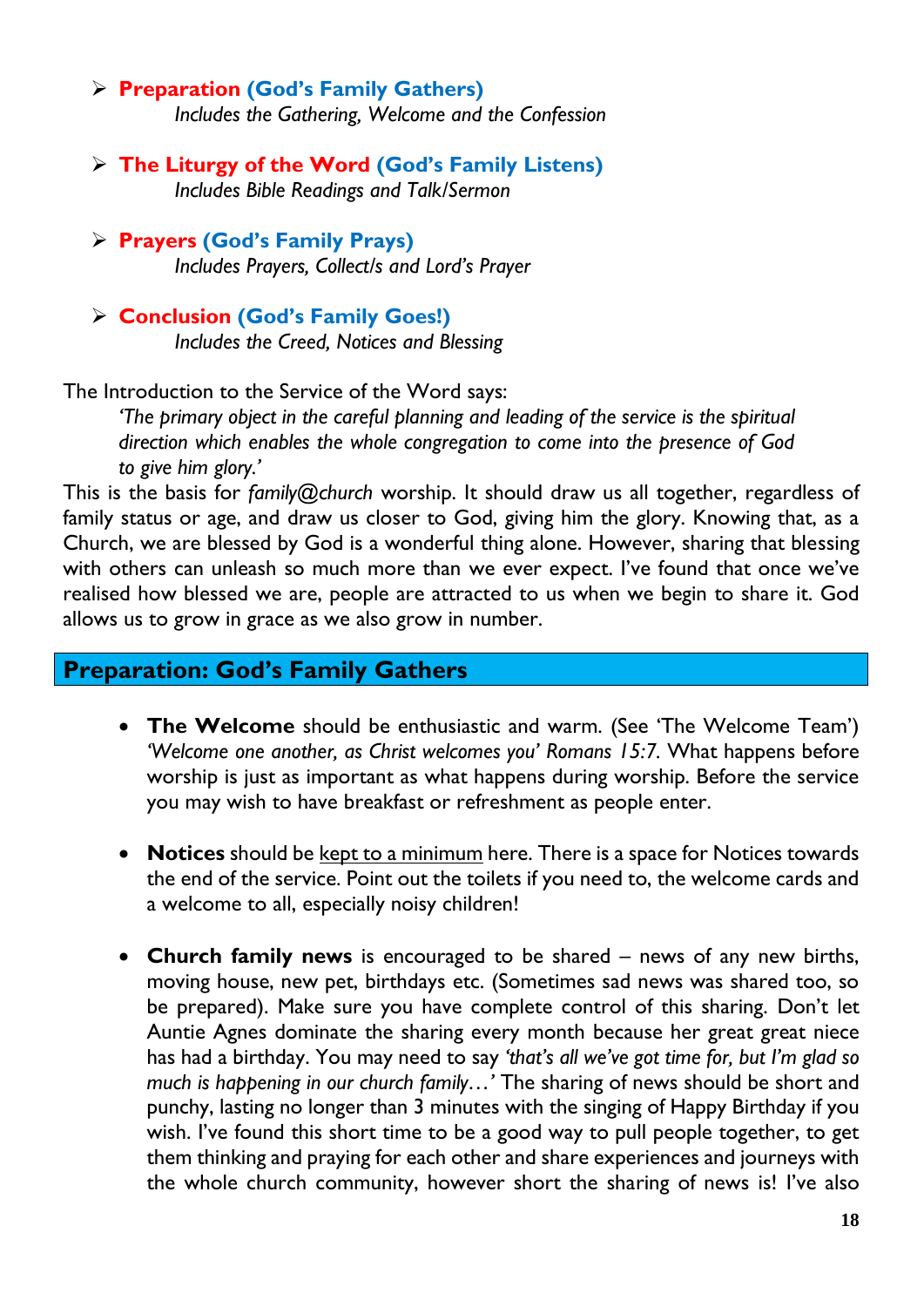found that for those in the congregation this is a great way of practicing bringing the 'whole of ourselves' into our worship – that is what God wants after all!

- **A very brief introduction** of the theme for worship is introduced. *'Today we're thinking about the Holy Spirit as we celebrate Pentecost… Pentecost is a bit like the Church's birthday party, so I hope you're ready for a bit of a party!'*
- **The Confession** follows sensitively and naturally from the introduction of the theme if possible. *'…so I hope you're ready for a bit of a Party!' First though, since we are in the presence of the Spirit who invites us to that party, we can have confidence to confess to God our sins, those things we get wrong in our lives…'* Prepare some very short and simple one liners to lead from the introduction of the theme into the confession. Here are a few of mine:
	- **E** 'Since God is here with us and he loves us so much, we can confess our *sins to him…'*
	- *(Easter) 'Jesus' resurrection brings joy and life, so, let us bring to him all those things that hold us back from living that life…'*
	- *'God's love is perfect and he wants ours to be too. Let us tell him about all those times when we've failed to love…'*
	- *(Lent) 'In the desert Jesus was tempted in every way. He helps us confess those times when we've been tempted…'*
	- *(Saints)* 'Since we are running a race surrounded by a cloud of witnesses, *let us give to God all those things that weigh us down…'*

You may wish to have a symbol that represents sin and the power of God's forgiveness.

- A chalk board which can be wiped clean.
- A bin liner with screwed up pieces of paper in.
- **Two pieces of a large torn heart coming together as one.**
- A cross or picture and so on.
- **SONG** (see 'Music')

### **The Liturgy of the Word: God's Family Listens**

- **The Reading** follows the first song. Explain to the reader clearly to come up after the song, where to stand and how to read. (See 'Readings')
- **The Talk/Sermon** should be no longer than 5 minutes. This can be extended if there is an activity included within the Talk (see service plans for ideas). The talk should use simple language, referring to the theme/festival and therefore to the reading (directly or indirectly). I've often included a challenge towards the end of the talks to give people a chance to respond if they want or need to.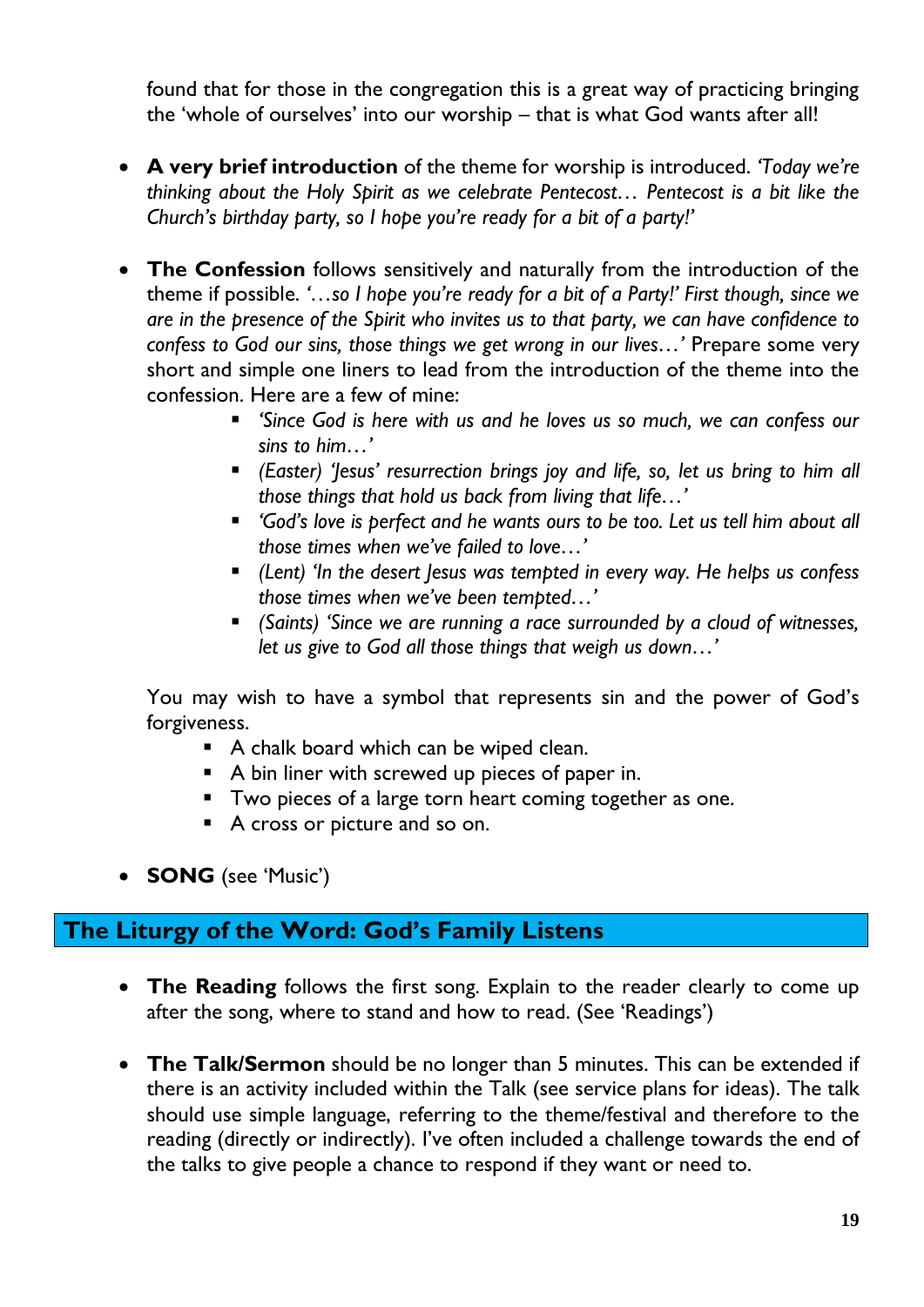For the first year, the idea is to teach the basics of the Christian faith, which are summed up by using the Christian calendar, drawing people into that cycle and therefore the Gospel story.

The talk should never separate children from their families or groups. Not all who attend have children and therefore could feel excluded. Also, for many families, this is the only time they get to sit together and be together throughout the week – church should be a place where they can stay, sit, pray and be together. In doing so, families learn a deeper sense of 'family' as they become part of the wider family – the Church. There is chance to interact with others at many other points throughout the worship.

Sometimes the talk includes an activity. If this is the case, care is needed in how and when to bring the occupied congregation back to a quiet and more orderly group! For example, the *Year One, May Pentecost* service suggests that during the talk you encourage people to write on gift tags and attach to balloons. Don't let this drag on too long. Note when the majority have finished and affirm that if people wish to continue writing during the next hymn they may do so.

The Talk and Sermon ideas are just that – ideas. Don't feel you need to read them word for word. Relate to your context/church where relevant, or add your own church's tradition and style to them. Before you give any talk, learn it as best you can and use notes as a prompt. This will give you the ability to move around and interact with people, but also a security to those listening that you know what it is you are preaching!

This is the central part to this service and the Liturgy of the Word and is *'at the heart of the service.'*

#### • **SONG**

#### **Prayers: God's Family Prays**

- Always use simple everyday language: thank you God, sorry God etc. Prayers are usually led by someone from the congregation or ministry team. The prayers detailed in the service plans are just suggestions to what could be prayed. There are some good books of intercession for All Age worship. Overall, prayers were short and to the point.
- Prayers were followed by the Special Prayer of the day (Collect). The Collects printed are the Collects for the festival/theme being celebrated. Alternative Collects are published in Common Worship. The idea is to use the best Collect prayer which sums up the festival/theme.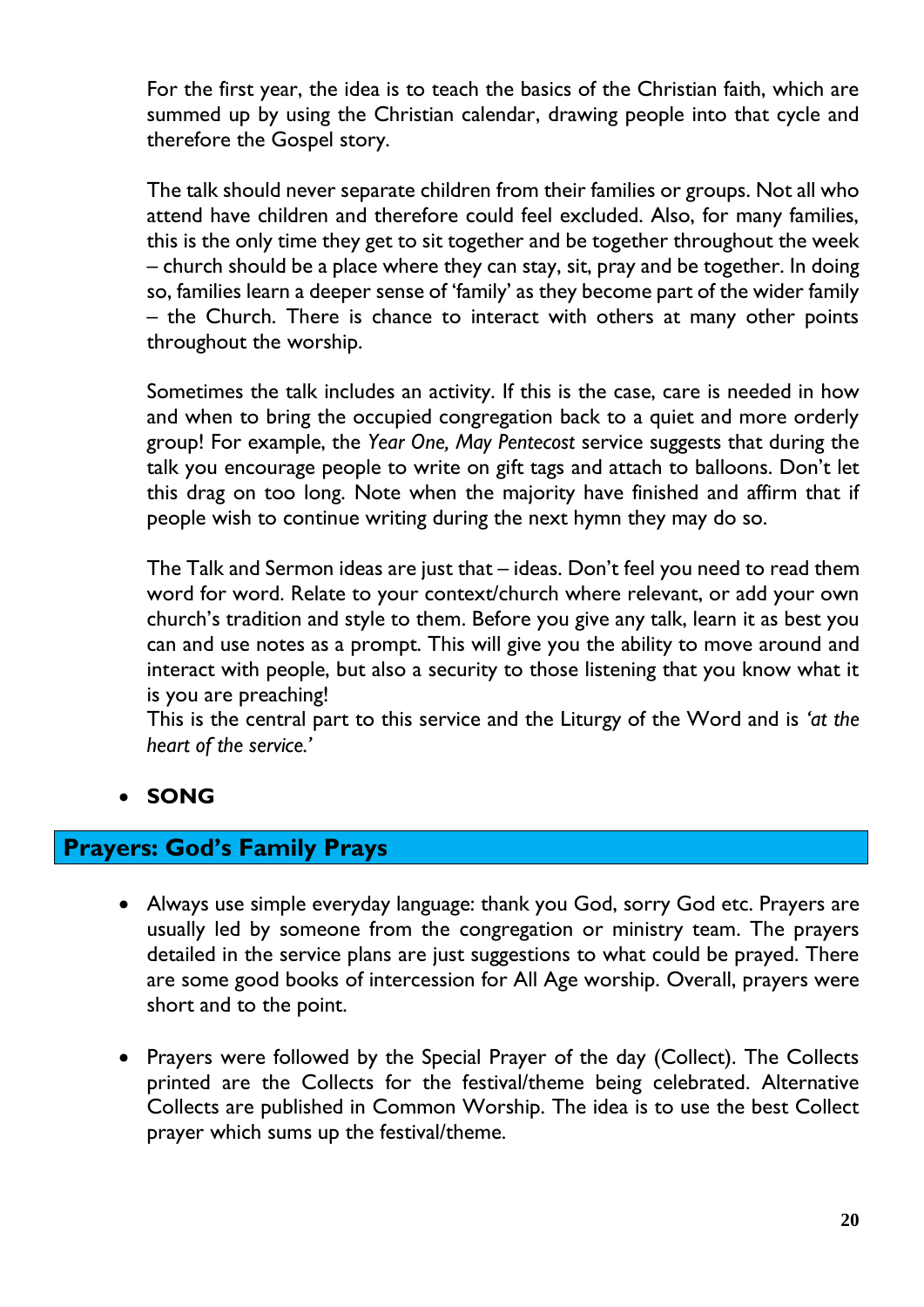- Prayers end with the Lord's Prayer in modern language: *Our Father in Heaven*. The key to getting people used to the Lord's Prayer in modern language is how the leader brings people into the first line, ensuring there is no pause after 'Our Father.'
- If there is an activity during the prayers (interactive prayers), try to conduct this in a more reflective manner. Try to ensure that the activity does not overlap with any spoken prayers.
- Prayers should be relevant with the world, local and global church and others (those who need our prayers).

#### • **SONG**

*During this song, the church may wish to receive a collection/offering. I have found that keeping this in is important in helping people become familiar with church practice and routine during worship. However, I have also found and learnt that this needs plenty of warning and sensitivity. I've previously used phrases similar to (and I'm paraphrasing here) 'during this hymn a collection will be taken… then you can go enjoy refreshments!' Of course, this is not what I meant – however much we may think it's needed to fund our work! Keep the collection announcement completely separate from any other notice or announcement. Also, give plenty of warning so as not to catch anyone unawares as the plate comes round. There is nothing more embarrassing than holding the plate up whilst you have to dig in your bag or pocket for money. Maybe leave a short gap in between announcing the collection and the hymn number? Giving people time to prepare and getting them into the routine of giving is an important part of bringing our lives, time, effort and money before God.*

*Alternatively, you may wish to leave a collection plate at the back of church as people enter or leave. Again, plenty of notice is needed to indicate this.*

*Avoid using 'please give as generously as you can'. I've found that there can be a good bit of competition or embarrassment between those who regularly come to church and give huge amounts, to those new to church uncertain how much they should give – or why they should give at all!!*

#### **Conclusion: God's Family Goes!**

- If there is a baptism family present (returning to collect their candle see 'baptisms') the welcome is given here. The response '*Shine as a light...*' is on the service sheets.
- **The Statement of Faith/Creed** is said: '*We believe…'* This is a really important component of this service. The Creed (or statement of faith) gives people a chance, whether we see it or not, to commit themselves to God as a response to all they have heard and experienced in the service.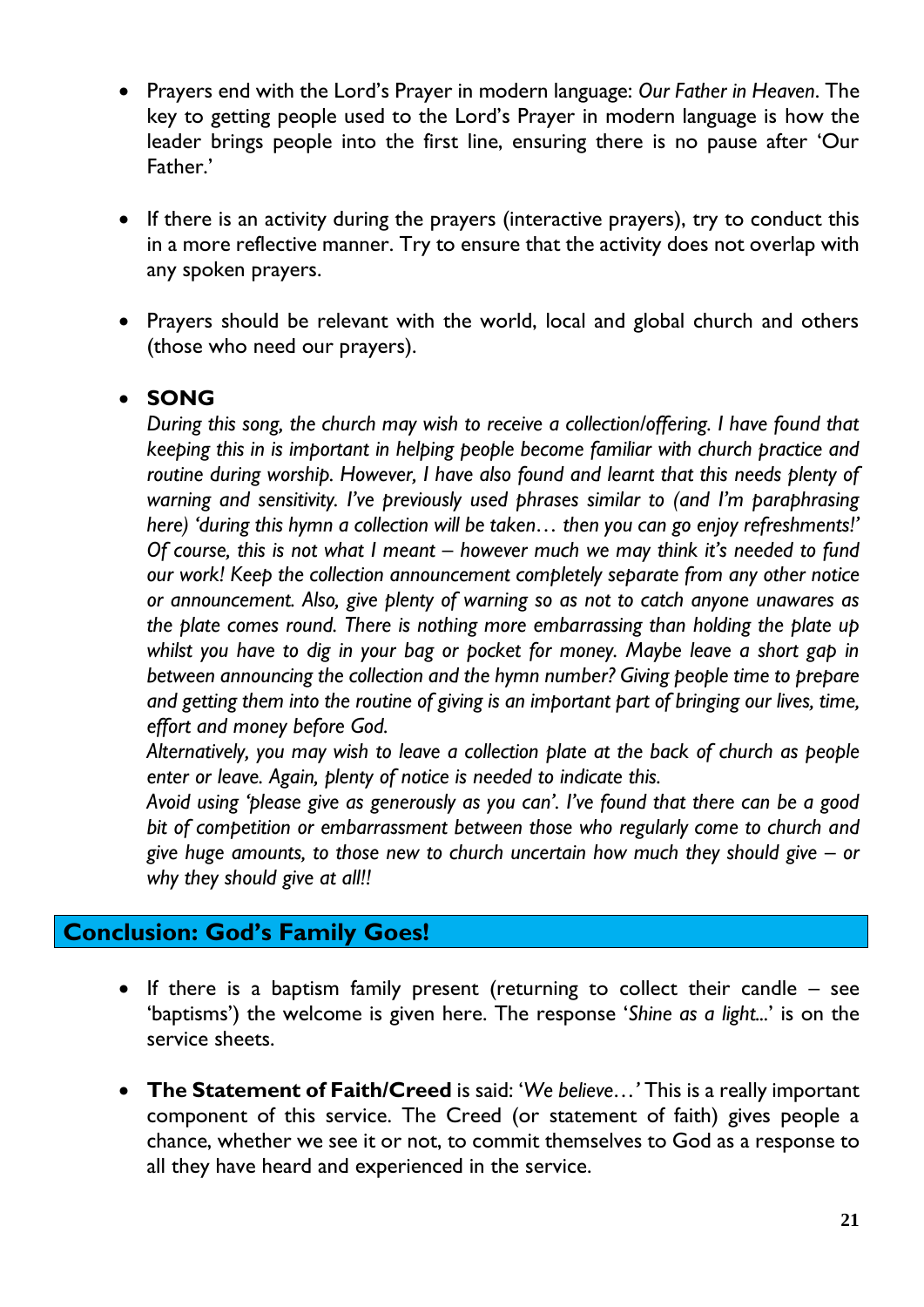- **Any Church Family notices** may be given here. Again, keep this short and encourage people to read notice boards and pew sheets. Announce the next family service date and theme, and invite people to take posters as they leave. The notices are a great chance to encourage further discipleship and to share the activities and events within the church or benefice that will deepen faith and strengthen commitment. We live in a culture of invitation and advertising – do tap into that culture. What small groups or courses are running? Is there a Confirmation class starting? Is there a men's breakfast or toddler's group? If there isn't many activities why not create some? A simple pilgrimage or a more organised trip to a Christian gathering may be an idea?
- **The Blessing** is given here, using a seasonal blessing.

#### • **SONG**

• After the service, the Welcome Team should be on hand to collect service sheets and to give out next month's poster as well say goodbye. If you have refreshments after the service this process may take longer, but it remains an important part of the welcoming process.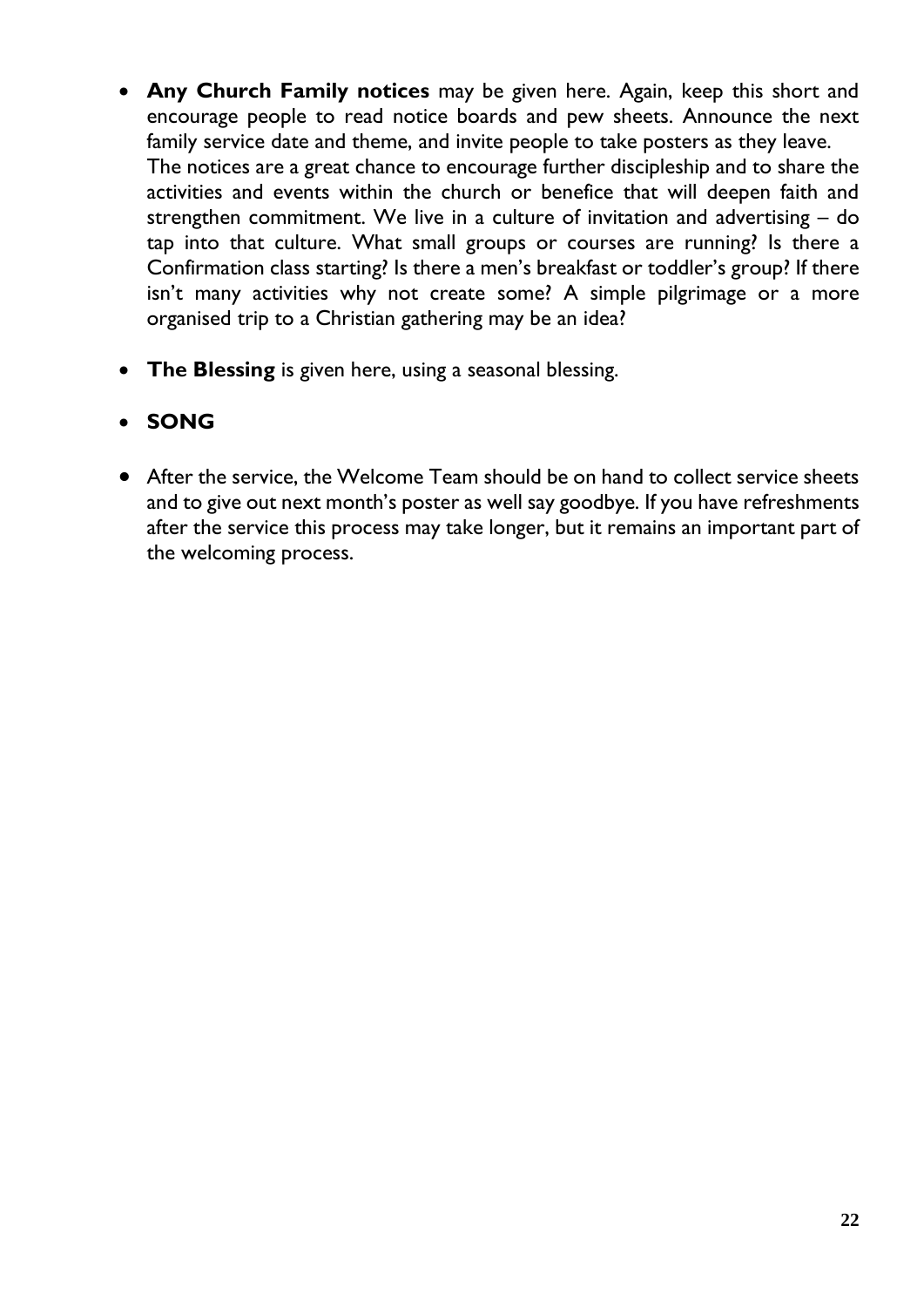## *family@church* **does Baptisms**

The *family@church* model encourages churches to separate the liturgical welcome of the newly baptised from the rest of t he baptism liturgy. If the baptism takes place outside a main service in church then the welcome should take place in the next *family@church* service. This encourages families to return to church, often bringing a few supporters along with them to receive their candle and baptism certificates. It also allows the main body of the church to welcome and greet the newly baptised.

If you conduct baptisms outside of a family service I have produced an easy to follow baptism order of service which matches the *family@church* model, layout and style. It uses the new baptism liturgy and is centred round the elements used in the baptism service – oil, water, fire. Its headings are easy to follow and aimed at guiding those new to church through the service: *'God's Family… Gathers… Listens… Makes Promises… Prays.'*



If the baptism takes place within a *family@church* service, I have tended to conduct the promises and

anointing with oil before the service begins with parents, godparents and a few friends and a few witnesses from the congregation (church wardens etc). This way, if baptisms are regular during family services, they do not overtake the general flow of the monthly themes and activities and it ensures services do not overrun. If this is the case, I would generally announce the following in the Gathering and Welcome:

*A warm welcome to this church… we especially welcome any visitors and family X to be baptised in this service. Before the service they made their promises with me to turn from those things that hold us back from God's love and to turn towards light and goodness and to trust in him. We can all do that now too… [lead into the confession…]*

This takes a huge amount of pressure off families who are not so confident about standing up in front of people to speak. It's important to remember that we are used to standing up in front of large crowds of people we often don't know to declare what we believe. This is not the case for most of the people we baptise or those acting as godparents. This is often a 'scary' moment, or even embarrassing, and making promises that involve sin and 'God' that may not sit comfortably with those making them. This is the stark reality of many of the baptisms we see. People have come for the 'nice' ceremony and wetting of the baby's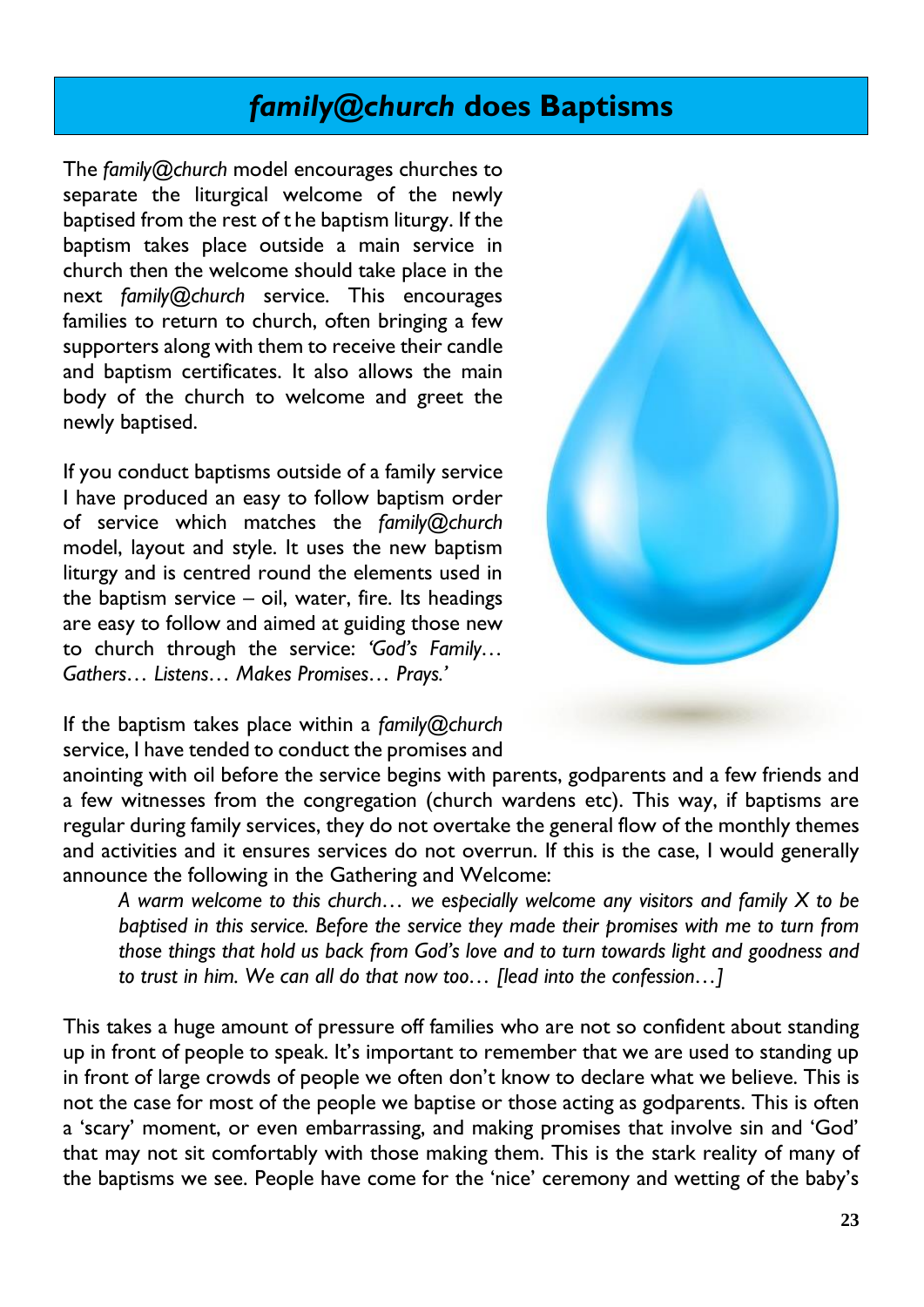head. This model seeks to break down those barriers by easing their pain (i.e. they still must make promises, but in a less threatening and less pressured way) and without losing our integrity or the meaning of baptism!

If those being baptised are regulars to the family services, then it might be worth considering conducting the promises within the service so the whole congregation can hear. To do this every time a baptism occurs however is not appropriate. If you conduct hundreds of baptisms every month, keep the service separate, using the format laid out, but invite families to receive their welcome, candle and certificates at the following family service.

Be sure when you visit baptism families that you make clear the two dates that they will need to attend church for the baptism itself and then the giving of candles and certificates. I've never had any rejections to come twice and I've worked with those families who can only come once (because of distance or other pastoral reasons). I've also had families who cannot make the following family service but have simply attended the next service. On the whole, this system works well and encourages more engagement with families and the congregation and introduces them to a friendly family service.

Don't forget to stay organised so you know when each family will be returning to church!

| <b>Name of</b>      | Date of                                    | Date to collect     | <b>Notes</b> |
|---------------------|--------------------------------------------|---------------------|--------------|
| <b>Child/family</b> | <b>Baptism</b>                             | candle              |              |
| loe Bloggs          | $20th$ May (outside<br>of regular service) | June family service |              |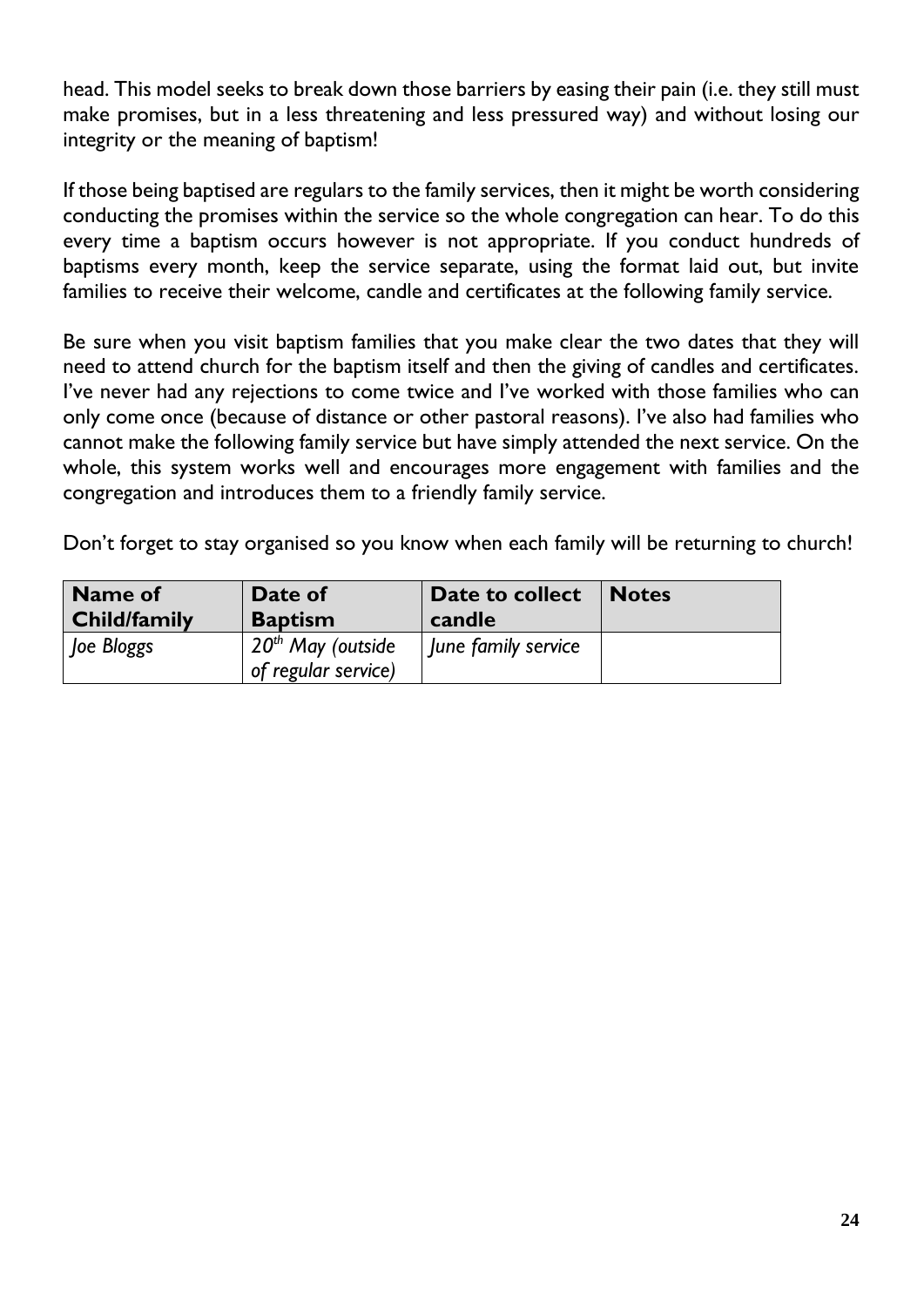## **Team Work**

You call us all to live, and see good days, Centre in Christ and enter his peace, To seek his Way amongst our many ways, Find Blessedness in Blessing, peace in praise, To clear and keep for Love, a sacred space That we might be beginners in God's grace. "

 $\left\{ \begin{array}{c} \bullet \\ \bullet \\ \bullet \\ \bullet \end{array} \right.$ 

*Malcolm Guite, Sounding the Seasons, 2012, Canterbury Press ©*

Regularly get your team together to review how each service has gone, to assess if the team's gifts are being used in the best possible way, to suggest changes, to plan ahead and to pray together.

You may want to discuss some of the following questions in your teams:

- *Review of the service/s, planning of the next service.*
- *What gifts do we have within the planning team? What gifts do we have within our church?*
- *How are we using those gifts? Do we need to change anything to accommodate the gifts of others?*
- *What is God's 'blessing'? Use some biblical passages.*
- *How are we sharing that God given blessing with others? Are we seeing any fruits from this?*
- *Who is coming to our services? Are new comers returning? Have we visited them? How are we keeping in touch with them?*
- *Give thanks for what is working and seek to improve those things that are not working so well.*
- *What sort of place are we being? Worshipping, prayerful, social?*
- *How might those new to church be able to be honest and open about life, prayer, discipleship and commitment?*
- *Is there space for witness, worship and wonder?*
- *Is there space for tears, openness and emotion?*
- *What are we 'offering' to those who come? Are we offering hope, joy and love?*